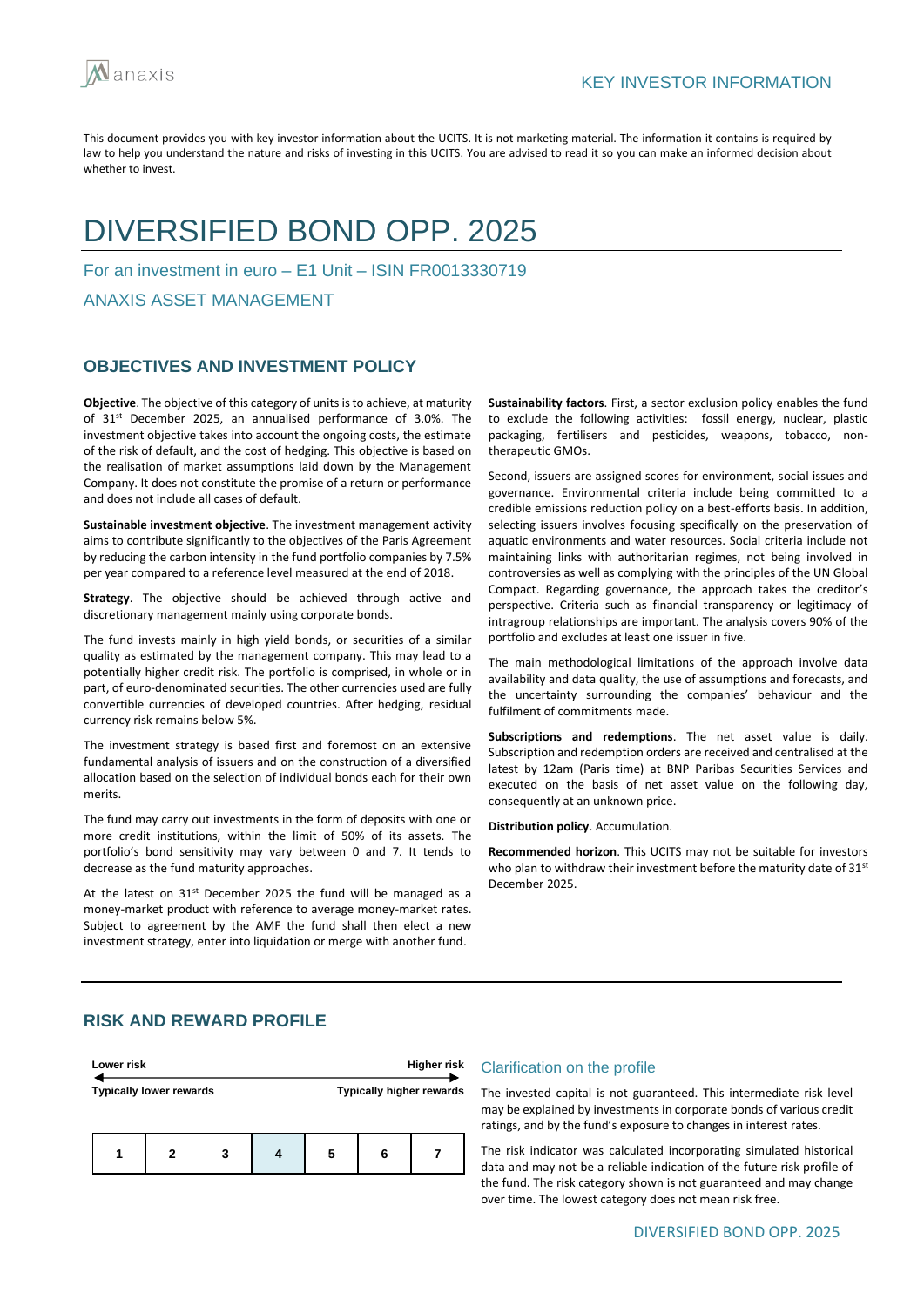

**Credit risk**: Risk of a deterioration in the signature quality of the issuer, or of its defaulting, which could lead to a fall in the price of the bond and thus in the net asset value of the fund.

**Counterparty risk**: Risk of insolvability or default by one of the fund's counterparties, which may lead to a failure to pay or deliver.

## **CHARGES**

The charges are used to pay the costs of running the fund, including the costs of marketing and distributing it. These charges reduce the potential growth of your investment.

| One-off charges taken before or after you invest      |             | This is the maximum that might be taken out of your money                                                                                                                                          |  |  |
|-------------------------------------------------------|-------------|----------------------------------------------------------------------------------------------------------------------------------------------------------------------------------------------------|--|--|
| Entree charge                                         | 2%          | before it is invested or before proceeds of your investments are                                                                                                                                   |  |  |
| Exit charge                                           | 1%          | paid out. In certain cases you may pay less. Please refer to your<br>financial advisor or the distributor for the actual entry and exit<br>charges.                                                |  |  |
| Charges taken from the SICAV over each year           |             | This figure is an estimate. It may vary from one year to another.                                                                                                                                  |  |  |
| On-going charges                                      | 1.45%       | On-going charges exclude portfolio transaction costs, except in<br>the case of an entry/exit charge paid by the fund when buying or<br>selling units in another collective investment undertaking. |  |  |
| Charges taken from the SICAV under certain conditions |             |                                                                                                                                                                                                    |  |  |
| Performance fee                                       | <b>None</b> | For more information on charges, please refer to section<br>"Charges" of the prospectus available on the website<br>www.anaxis-am.com.                                                             |  |  |

## **PAST PERFORMANCE**



Past performance is not a guide to future performance.

The base currency of the E1 units is the euro.

On-going charges are deducted from performance calculations. However entry and exit fees which may be applicable are not deducted from these performance figures.

#### **PRACTICAL INFORMATION**

The custodian is BNP Paribas Securities Services. The most recent prospectus and the latest periodic documents of regulatory information, as well as all other practical information, are available for free from the managing company upon simple written request. The net asset value is available upon simple request from the managing company and via its internet site at www.anaxiscapital.com. According to your tax status, potential capital gains and revenues resulting from the fund may be subject to taxation. We advise you to enquire for more information from the distributor of the fund.

Anaxis Asset Management SAS may be held liable solely on the basis of any statement contained in this document that is misleading, inaccurate or inconsistent with the relevant parts of the prospectus for the fund. Up-to-date details of the remuneration policy are available on the company's website at www.anaxiscapital.com. A paper or electronic copy of the remuneration policy will be made available free of charge upon request.

This UCITS is authorised in France and regulated by the Autorité des Marchés Financiers (AMF).

Anaxis Asset Management SAS is authorised in France and regulated by the Autorité des Marchés Financiers (AMF).

This key investor information is accurate as at 5<sup>th</sup> February 2022.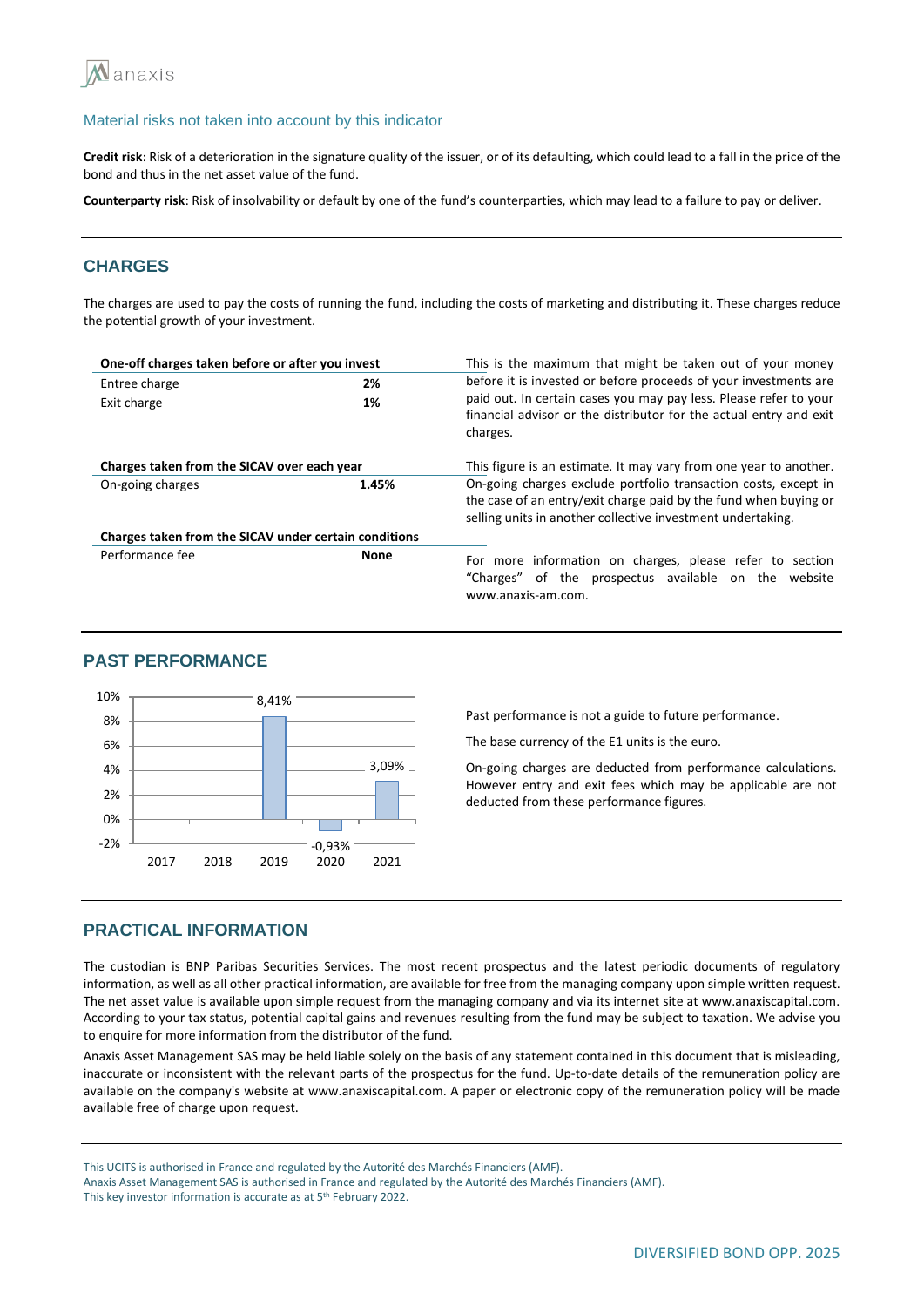

## DIVERSIFIED BOND OPP. 2025

For an investment in euro – E2 Unit – ISIN FR0013330727

ANAXIS ASSET MANAGEMENT

## **OBJECTIVES AND INVESTMENT POLICY**

**Objective**. The objective of this category of units is to achieve, at maturity of 31<sup>st</sup> December 2025, an annualised performance of 3.0%. The investment objective takes into account the ongoing costs, the estimate of the risk of default, and the cost of hedging. This objective is based on the realisation of market assumptions laid down by the Management Company. It does not constitute the promise of a return or performance and does not include all cases of default.

**Sustainable investment objective**. The investment management activity aims to contribute significantly to the objectives of the Paris Agreement by reducing the carbon intensity in the fund portfolio companies by 7.5% per year compared to a reference level measured at the end of 2018.

**Strategy**. The objective should be achieved through active and discretionary management mainly using corporate bonds.

The fund invests mainly in high yield bonds, or securities of a similar quality as estimated by the management company. This may lead to a potentially higher credit risk. The portfolio is comprised, in whole or in part, of euro-denominated securities. The other currencies used are fully convertible currencies of developed countries. After hedging, residual currency risk remains below 5%.

The investment strategy is based first and foremost on an extensive fundamental analysis of issuers and on the construction of a diversified allocation based on the selection of individual bonds each for their own merits.

The fund may carry out investments in the form of deposits with one or more credit institutions, within the limit of 50% of its assets. The portfolio's bond sensitivity may vary between 0 and 7. It tends to decrease as the fund maturity approaches.

At the latest on  $31<sup>st</sup>$  December 2025 the fund will be managed as a money-market product with reference to average money-market rates. Subject to agreement by the AMF the fund shall then elect a new investment strategy, enter into liquidation or merge with another fund.

**Sustainability factors**. First, a sector exclusion policy enables the fund to exclude the following activities: fossil energy, nuclear, plastic packaging, fertilisers and pesticides, weapons, tobacco, nontherapeutic GMOs.

Second, issuers are assigned scores for environment, social issues and governance. Environmental criteria include being committed to a credible emissions reduction policy on a best-efforts basis. In addition, selecting issuers involves focusing specifically on the preservation of aquatic environments and water resources. Social criteria include not maintaining links with authoritarian regimes, not being involved in controversies as well as complying with the principles of the UN Global Compact. Regarding governance, the approach takes the creditor's perspective. Criteria such as financial transparency or legitimacy of intragroup relationships are important. The analysis covers 90% of the portfolio and excludes at least one issuer in five.

The main methodological limitations of the approach involve data availability and data quality, the use of assumptions and forecasts, and the uncertainty surrounding the companies' behaviour and the fulfilment of commitments made.

**Subscriptions and redemptions**. The net asset value is daily. Subscription and redemption orders are received and centralised at the latest by 12am (Paris time) at BNP Paribas Securities Services and executed on the basis of net asset value on the following day, consequently at an unknown price.

**Distribution policy**. Accumulation and/or distribution.

**Recommended horizon**. This UCITS may not be suitable for investors who plan to withdraw their investment before the maturity date of 31<sup>st</sup> December 2025.

## **RISK AND REWARD PROFILE**



#### Clarification on the profile

The invested capital is not guaranteed. This intermediate risk level may be explained by investments in corporate bonds of various credit ratings, and by the fund's exposure to changes in interest rates.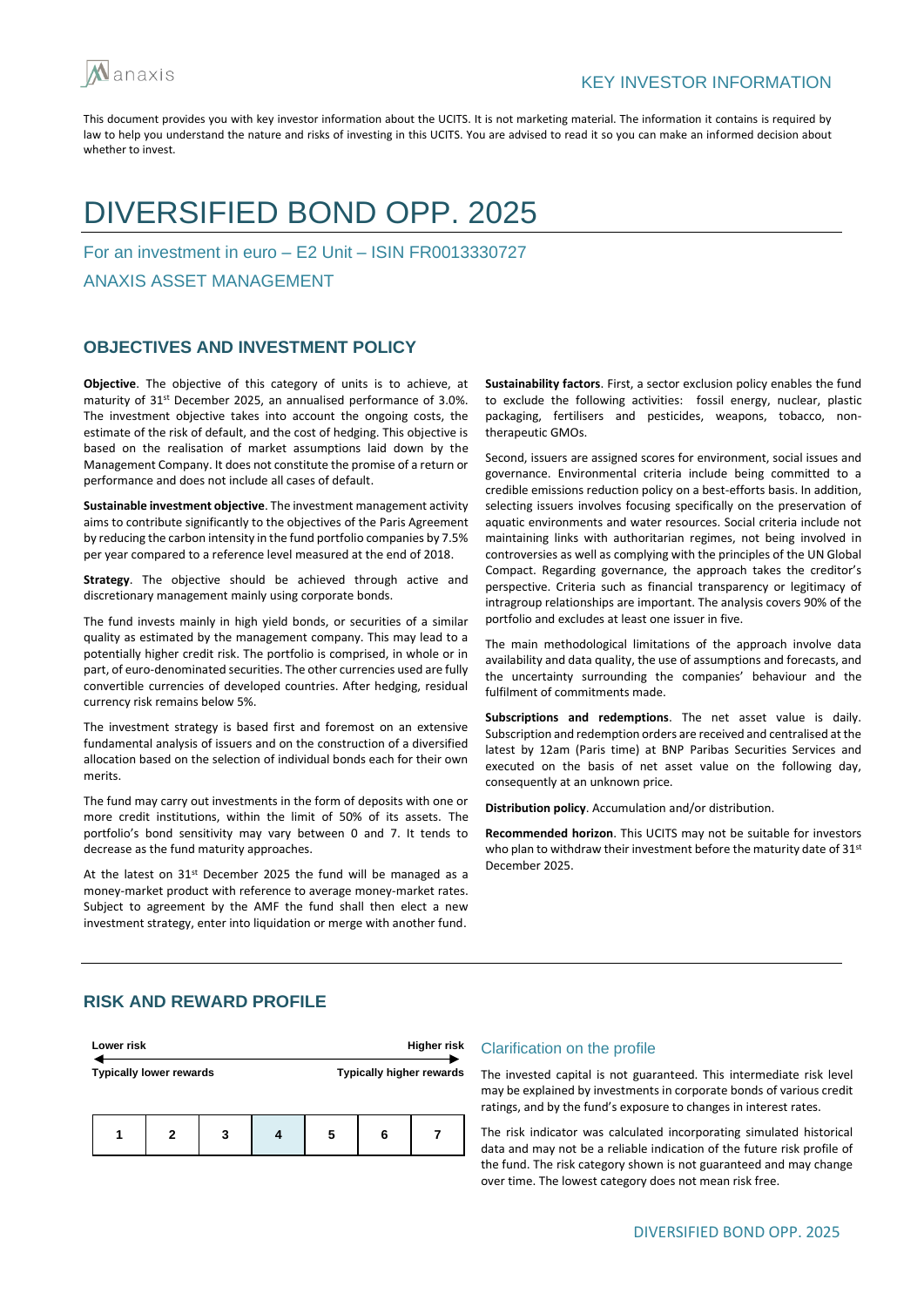

**Credit risk**: Risk of a deterioration in the signature quality of the issuer, or of its defaulting, which could lead to a fall in the price of the bond and thus in the net asset value of the fund.

**Counterparty risk**: Risk of insolvability or default by one of the fund's counterparties, which may lead to a failure to pay or deliver.

## **CHARGES**

The charges are used to pay the costs of running the fund, including the costs of marketing and distributing it. These charges reduce the potential growth of your investment.

| One-off charges taken before or after you invest      |             | This is the maximum that might be taken out of your money                                                                                                                                          |  |  |
|-------------------------------------------------------|-------------|----------------------------------------------------------------------------------------------------------------------------------------------------------------------------------------------------|--|--|
| Entree charge<br>2%                                   |             | before it is invested or before proceeds of your investments are                                                                                                                                   |  |  |
| Exit charge                                           | 1%          | paid out. In certain cases you may pay less. Please refer to your<br>financial advisor or the distributor for the actual entry and exit<br>charges.                                                |  |  |
| Charges taken from the SICAV over each year           |             | This figure is an estimate. It may vary from one year to another.                                                                                                                                  |  |  |
| On-going charges                                      | 1.45%       | On-going charges exclude portfolio transaction costs, except in<br>the case of an entry/exit charge paid by the fund when buying or<br>selling units in another collective investment undertaking. |  |  |
| Charges taken from the SICAV under certain conditions |             |                                                                                                                                                                                                    |  |  |
| Performance fee                                       | <b>None</b> | For more information on charges, please refer to section<br>"Charges" of the prospectus available on the website www.<br>anaxis-am.com.                                                            |  |  |

#### **PAST PERFORMANCE**



Past performance is not a guide to future performance.

The base currency of the E2 units is the euro.

On-going charges are deducted from performance calculations. However entry and exit fees which may be applicable are not deducted from these performance figures.

### **PRACTICAL INFORMATION**

The custodian is BNP Paribas Securities Services. The most recent prospectus and the latest periodic documents of regulatory information, as well as all other practical information, are available for free from the managing company upon simple written request. The net asset value is available upon simple request from the managing company and via its internet site at www.anaxiscapital.com. According to your tax status, potential capital gains and revenues resulting from the fund may be subject to taxation. We advise you to enquire for more information from the distributor of the fund.

Anaxis Asset Management SAS may be held liable solely on the basis of any statement contained in this document that is misleading, inaccurate or inconsistent with the relevant parts of the prospectus for the fund. Up-to-date details of the remuneration policy are available on the company's website at www.anaxiscapital.com. A paper or electronic copy of the remuneration policy will be made available free of charge upon request.

This UCITS is authorised in France and regulated by the Autorité des Marchés Financiers (AMF).

Anaxis Asset Management SAS is authorised in France and regulated by the Autorité des Marchés Financiers (AMF).

.

This key investor information is accurate as 5<sup>th</sup> February 2022.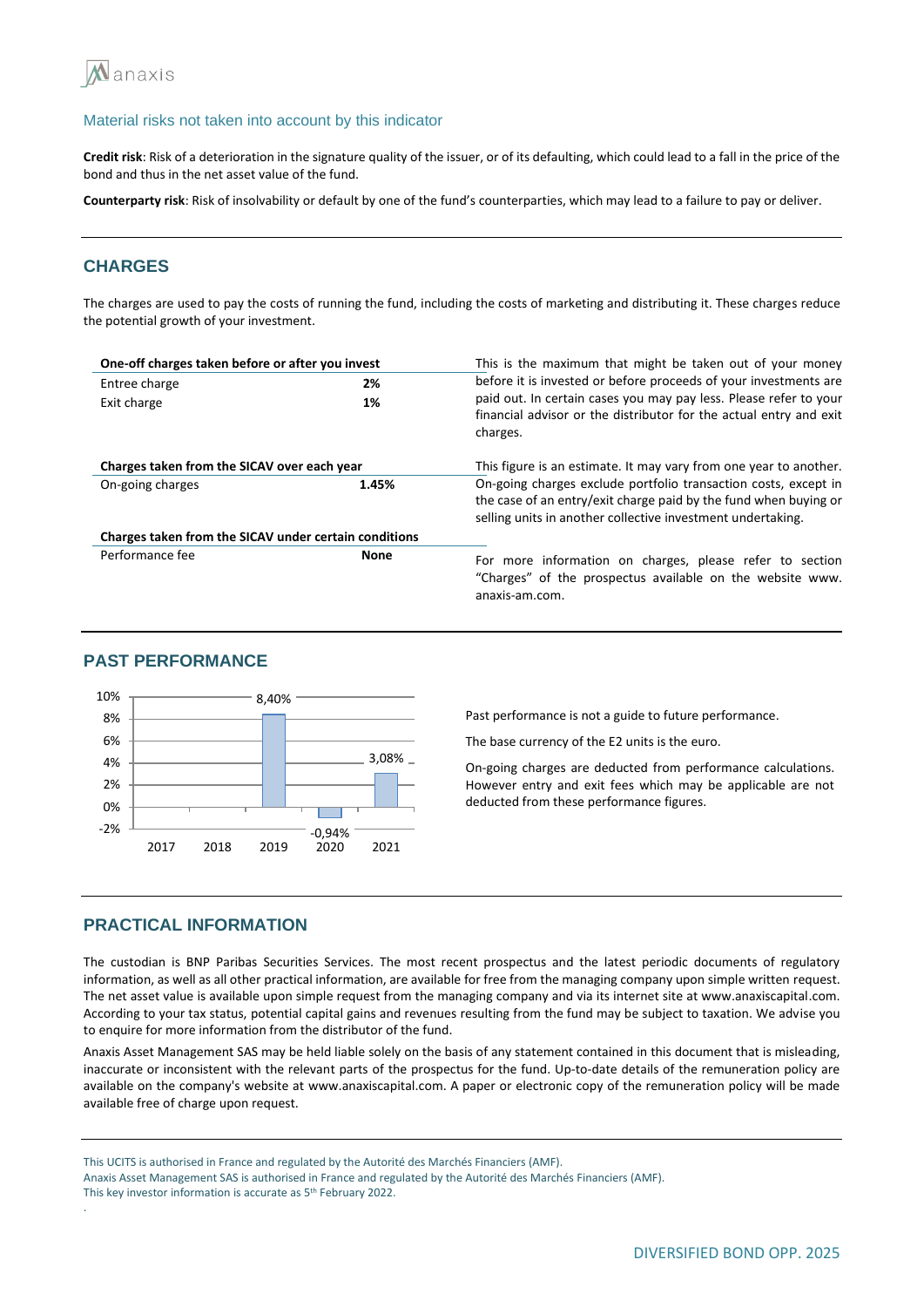

## DIVERSIFIED BOND OPP. 2025

For an investment in US dollar – U1 Unit – ISIN FR0013330735

ANAXIS ASSET MANAGEMENT

## **OBJECTIVES AND INVESTMENT POLICY**

**Objective**. The objective of this category of units is to achieve, at maturity of 31<sup>st</sup> December 2025, an annualised performance of 5.5%. The investment objective takes into account the ongoing costs, the estimate of the risk of default, and the cost of hedging. This objective is based on the realisation of market assumptions laid down by the Management Company. It does not constitute the promise of a return or performance and does not include all cases of default.

**Sustainable investment objective**. The investment management activity aims to contribute significantly to the objectives of the Paris Agreement by reducing the carbon intensity in the fund portfolio companies by 7.5% per year compared to a reference level measured at the end of 2018.

**Strategy**. The objective should be achieved through active and discretionary management mainly using corporate bonds.

The fund invests mainly in high yield bonds, or securities of a similar quality as estimated by the management company. This may lead to a potentially higher credit risk. The portfolio is comprised, in whole or in part, of euro-denominated securities. The other currencies used are fully convertible currencies of developed countries. After hedging, residual currency risk remains below 5%.

The investment strategy is based first and foremost on an extensive fundamental analysis of issuers and on the construction of a diversified allocation based on the selection of individual bonds each for their own merits.

The fund may carry out investments in the form of deposits with one or more credit institutions, within the limit of 50% of its assets. The portfolio's bond sensitivity may vary between 0 and 7. It tends to decrease as the fund maturity approaches.

At the latest on 31<sup>st</sup> December 2025 the fund will be managed as a moneymarket product with reference to average money-market rates. Subject to agreement by the AMF the fund shall then elect a new investment strategy, enter into liquidation or merge with another fund.

**Sustainability factors**. First, a sector exclusion policy enables the fund to exclude the following activities: fossil energy, nuclear, plastic packaging, fertilisers and pesticides, weapons, tobacco, non-therapeutic GMOs.

Second, issuers are assigned scores for environment, social issues and governance. Environmental criteria include being committed to a credible emissions reduction policy on a best-efforts basis. In addition, selecting issuers involves focusing specifically on the preservation of aquatic environments and water resources. Social criteria include not maintaining links with authoritarian regimes, not being involved in controversies as well as complying with the principles of the UN Global Compact. Regarding governance, the approach takes the creditor's perspective. Criteria such as financial transparency or legitimacy of intragroup relationships are important. The analysis covers 90% of the portfolio and excludes at least one issuer in five.

The main methodological limitations of the approach involve data availability and data quality, the use of assumptions and forecasts, and the uncertainty surrounding the companies' behaviour and the fulfilment of commitments made.

**Subscriptions and redemptions**. The net asset value is daily. Subscription and redemption orders are received and centralised at the latest by 12am (Paris time) at BNP Paribas Securities Services and executed on the basis of net asset value on the following day, consequently at an unknown price.

**Distribution policy**. Accumulation.

**Recommended horizon**. This UCITS may not be suitable for investors who plan to withdraw their investment before the maturity date of 31st December 2025.

## **RISK AND REWARD PROFILE**

| Lower risk                     |   |   |  | Higher risk |   |                                 |
|--------------------------------|---|---|--|-------------|---|---------------------------------|
| <b>Typically lower rewards</b> |   |   |  |             |   | <b>Typically higher rewards</b> |
|                                | 2 | 3 |  | 5           | 6 |                                 |

#### Clarification on the profile

The invested capital is not guaranteed. This intermediate risk level may be explained by investments in corporate bonds of various credit ratings, and by the fund's exposure to changes in interest rates.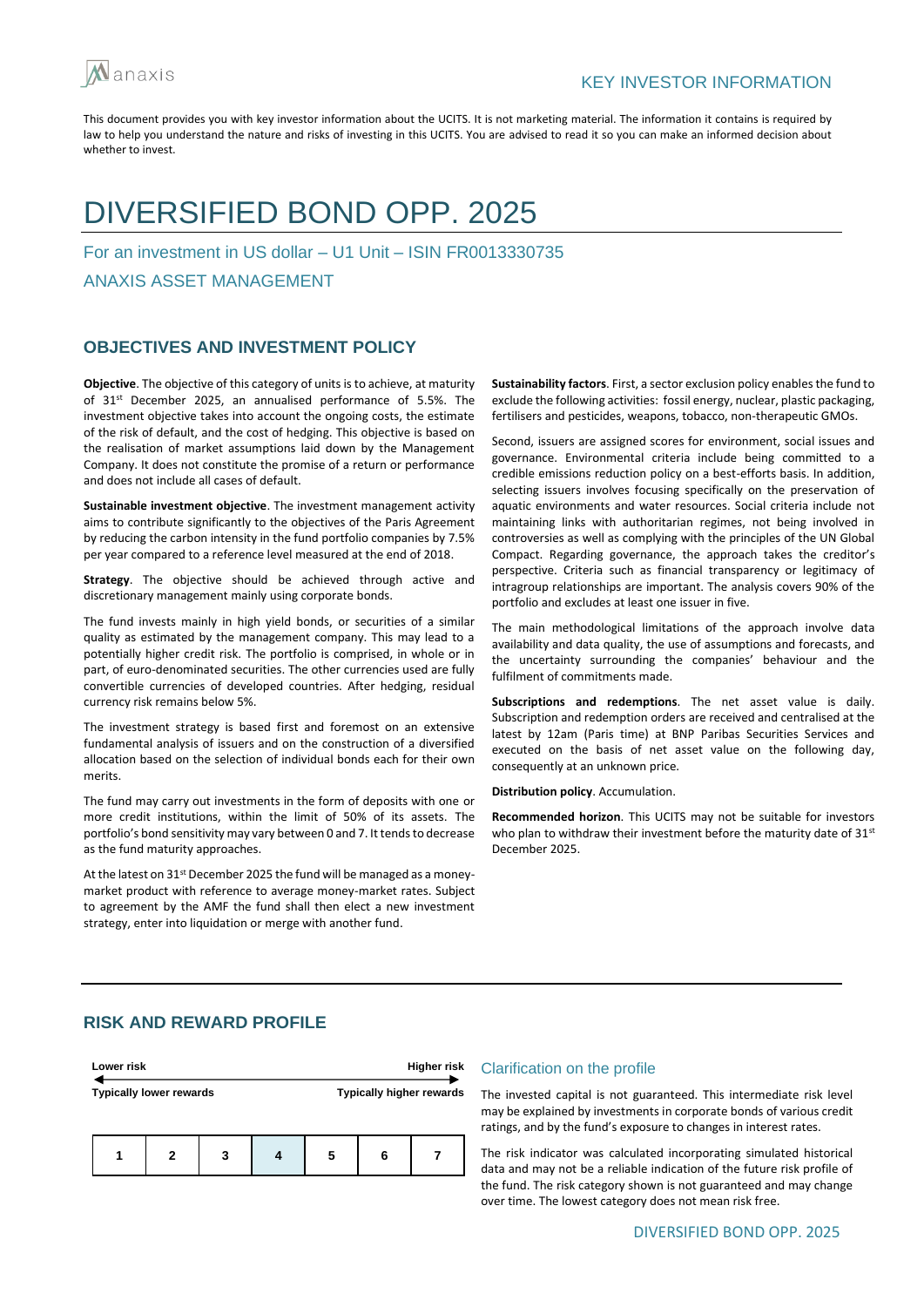

**Credit risk**: Risk of a deterioration in the signature quality of the issuer, or of its defaulting, which could lead to a fall in the price of the bond and thus in the net asset value of the fund.

**Counterparty risk**: Risk of insolvability or default by one of the fund's counterparties, which may lead to a failure to pay or deliver.

## **CHARGES**

The charges are used to pay the costs of running the fund, including the costs of marketing and distributing it. These charges reduce the potential growth of your investment.

| One-off charges taken before or after you invest      |             | This is the maximum that might be taken out of your money                                                                                                                                          |  |  |  |
|-------------------------------------------------------|-------------|----------------------------------------------------------------------------------------------------------------------------------------------------------------------------------------------------|--|--|--|
| 2%<br>Entree charge                                   |             | before it is invested or before proceeds of your investments are                                                                                                                                   |  |  |  |
| Exit charge                                           | 1%          | paid out. In certain cases you may pay less. Please refer to your<br>financial advisor or the distributor for the actual entry and exit<br>charges.                                                |  |  |  |
| Charges taken from the SICAV over each year           |             | This figure is an estimate. It may vary from one year to another.                                                                                                                                  |  |  |  |
| On-going charges                                      | 1.45%       | On-going charges exclude portfolio transaction costs, except in<br>the case of an entry/exit charge paid by the fund when buying or<br>selling units in another collective investment undertaking. |  |  |  |
| Charges taken from the SICAV under certain conditions |             |                                                                                                                                                                                                    |  |  |  |
| Performance fee                                       | <b>None</b> | For more information on charges, please refer to section<br>"Charges" of the prospectus available on the website www.<br>anaxis-am.com.                                                            |  |  |  |

## **PAST PERFORMANCE**



Past performance is not a guide to future performance.

The base currency of the U1 units is the US dollar.

On-going charges are deducted from performance calculations. However entry and exit fees which may be applicable are not deducted from these performance figures.

#### **PRACTICAL INFORMATION**

The custodian is BNP Paribas Securities Services. The most recent prospectus and the latest periodic documents of regulatory information, as well as all other practical information, are available for free from the managing company upon simple written request. The net asset value is available upon simple request from the managing company and via its internet site at www.anaxiscapital.com. According to your tax status, potential capital gains and revenues resulting from the fund may be subject to taxation. We advise you to enquire for more information from the distributor of the fund.

Anaxis Asset Management SAS may be held liable solely on the basis of any statement contained in this document that is misleading, inaccurate or inconsistent with the relevant parts of the prospectus for the fund. Up-to-date details of the remuneration policy are available on the company's website at www.anaxiscapital com. A paper or electronic copy of the remuneration policy will be made available free of charge upon request.

This UCITS is authorised in France and regulated by the Autorité des Marchés Financiers (AMF).

Anaxis Asset Management SAS is authorised in France and regulated by the Autorité des Marchés Financiers (AMF).

This key investor information is accurate as at 5<sup>th</sup> February 2022.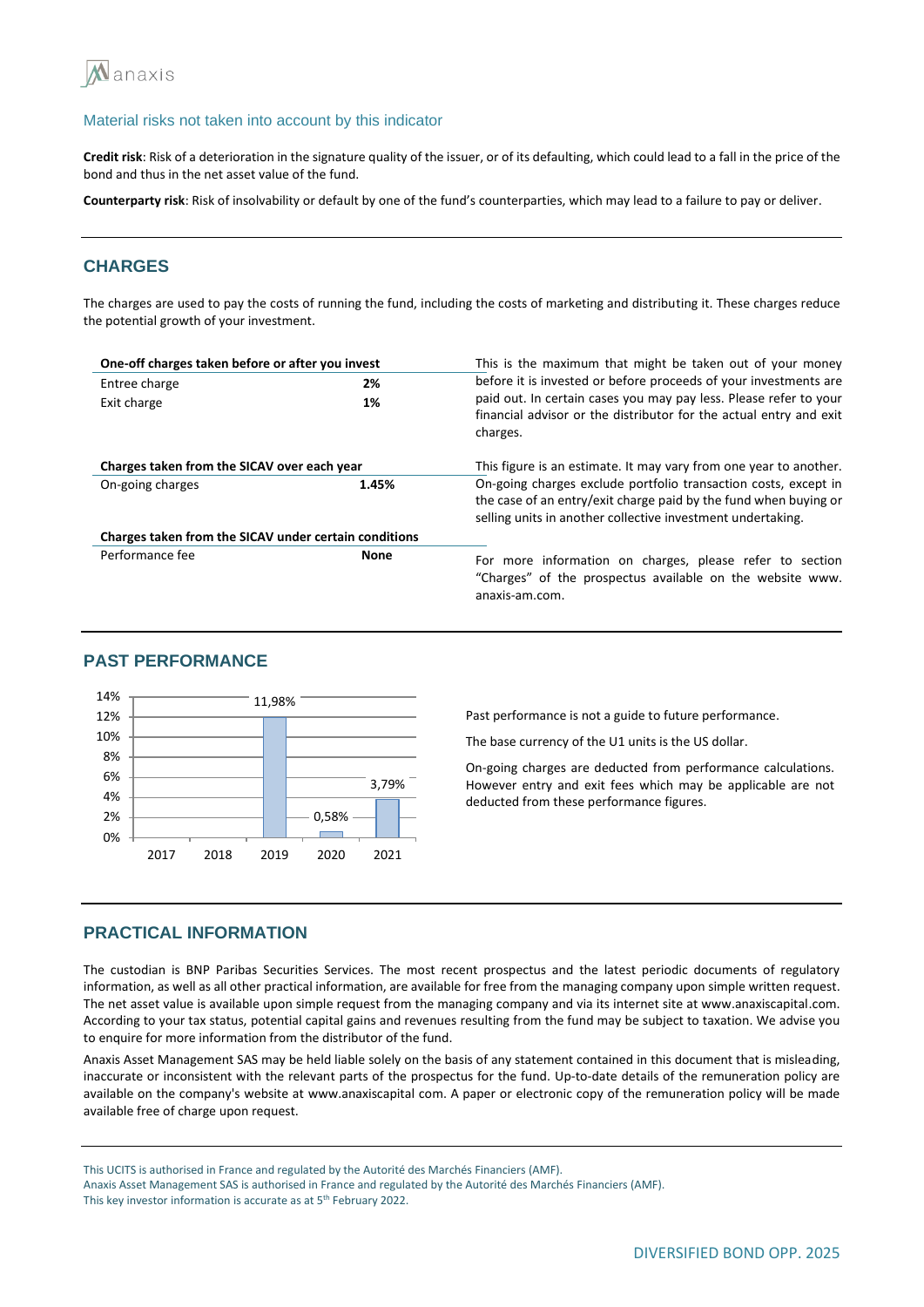

## DIVERSIFIED BOND OPP. 2025

For an investment in Swiss franc – S1 Unit – ISIN FR0013330743

ANAXIS ASSET MANAGEMENT

## **OBJECTIVES AND INVESTMENT POLICY**

**Objective**. The objective of this category of units is to achieve, at maturity of 31<sup>st</sup> December 2025, an annualised performance of 3.0%. The investment objective takes into account the ongoing costs, the estimate of the risk of default, and the cost of hedging. This objective is based on the realisation of market assumptions laid down by the Management Company. It does not constitute the promise of a return or performance and does not include all cases of default.

**Sustainable investment objective**. The investment management activity aims to contribute significantly to the objectives of the Paris Agreement by reducing the carbon intensity in the fund portfolio companies by 7.5% per year compared to a reference level measured at the end of 2018.

**Strategy**. The objective should be achieved through active and discretionary management mainly using corporate bonds.

The fund invests mainly in high yield bonds, or securities of a similar quality as estimated by the management company. This may lead to a potentially higher credit risk. The portfolio is comprised, in whole or in part, of euro-denominated securities. The other currencies used are fully convertible currencies of developed countries. After hedging, residual currency risk remains below 5%.

The investment strategy is based first and foremost on an extensive fundamental analysis of issuers and on the construction of a diversified allocation based on the selection of individual bonds each for their own merits.

The fund may carry out investments in the form of deposits with one or more credit institutions, within the limit of 50% of its assets. The portfolio's bond sensitivity may vary between 0 and 7. It tends to decrease as the fund maturity approaches.

At the latest on 31<sup>st</sup> December 2025 the fund will be managed as a moneymarket product with reference to average money-market rates. Subject to agreement by the AMF the fund shall then elect a new investment strategy, enter into liquidation or merge with another fund.

**Sustainability factors**. First, a sector exclusion policy enables the fund to exclude the following activities: fossil energy, nuclear, plastic packaging, fertilisers and pesticides, weapons, tobacco, non-therapeutic GMOs.

Second, issuers are assigned scores for environment, social issues and governance. Environmental criteria include being committed to a credible emissions reduction policy on a best-efforts basis. In addition, selecting issuers involves focusing specifically on the preservation of aquatic environments and water resources. Social criteria include not maintaining links with authoritarian regimes, not being involved in controversies as well as complying with the principles of the UN Global Compact. Regarding governance, the approach takes the creditor's perspective. Criteria such as financial transparency or legitimacy of intragroup relationships are important. The analysis covers 90% of the portfolio and excludes at least one issuer in five.

The main methodological limitations of the approach involve data availability and data quality, the use of assumptions and forecasts, and the uncertainty surrounding the companies' behaviour and the fulfilment of commitments made.

**Subscriptions and redemptions**. The net asset value is daily. Subscription and redemption orders are received and centralised at the latest by 12am (Paris time) at BNP Paribas Securities Services and executed on the basis of net asset value on the following day, consequently at an unknown price.

**Distribution policy**. Accumulation.

**Recommended horizon**. This UCITS may not be suitable for investors who plan to withdraw their investment before the maturity date of 31<sup>st</sup> December 2025.

## **RISK AND REWARD PROFILE**



#### Clarification on the profile

The invested capital is not guaranteed. This intermediate risk level may be explained by investments in corporate bonds of various credit ratings, and by the fund's exposure to changes in interest rates.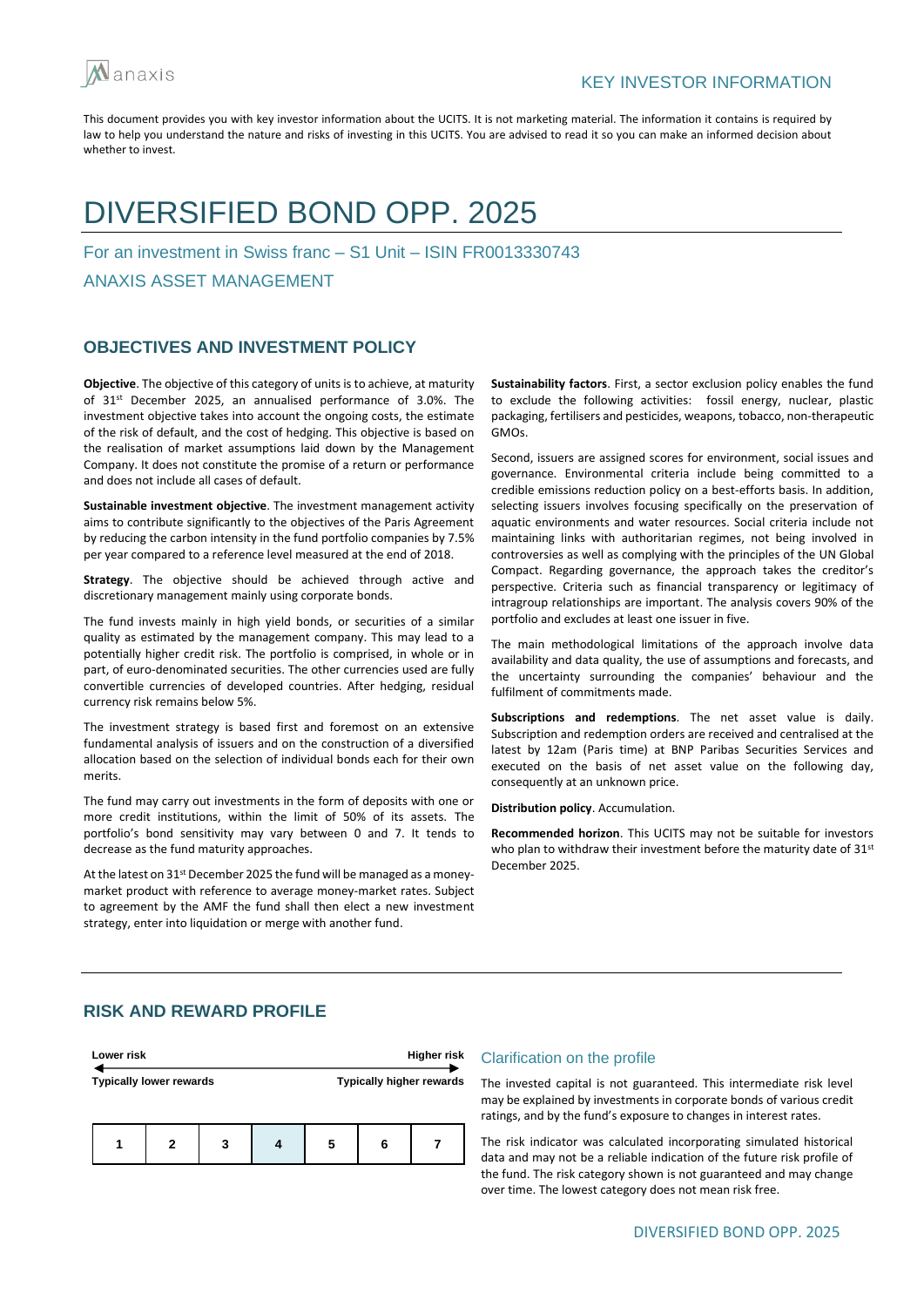

**Credit risk**: Risk of a deterioration in the signature quality of the issuer, or of its defaulting, which could lead to a fall in the price of the bond and thus in the net asset value of the fund.

**Counterparty risk**: Risk of insolvability or default by one of the fund's counterparties, which may lead to a failure to pay or deliver.

## **CHARGES**

The charges are used to pay the costs of running the fund, including the costs of marketing and distributing it. These charges reduce the potential growth of your investment.

| One-off charges taken before or after you invest      |             | This is the maximum that might be taken out of your money                                                                                                                                          |  |  |  |
|-------------------------------------------------------|-------------|----------------------------------------------------------------------------------------------------------------------------------------------------------------------------------------------------|--|--|--|
| Entree charge<br>2%                                   |             | before it is invested or before proceeds of your investments are                                                                                                                                   |  |  |  |
| Exit charge                                           | 1%          | paid out. In certain cases you may pay less. Please refer to your<br>financial advisor or the distributor for the actual entry and exit<br>charges.                                                |  |  |  |
| Charges taken from the SICAV over each year           |             | This figure is an estimate. It may vary from one year to another.                                                                                                                                  |  |  |  |
| On-going charges                                      | 1.45%       | On-going charges exclude portfolio transaction costs, except in<br>the case of an entry/exit charge paid by the fund when buying or<br>selling units in another collective investment undertaking. |  |  |  |
| Charges taken from the SICAV under certain conditions |             |                                                                                                                                                                                                    |  |  |  |
| Performance fee                                       | <b>None</b> | For more information on charges, please refer to section<br>"Charges" of the prospectus available on the website www.<br>anaxis-am.com.                                                            |  |  |  |

#### **PAST PERFORMANCE**



Past performance is not a guide to future performance.

The base currency of the S1 units is the Swiss franc.

On-going charges are deducted from performance calculations. However entry and exit fees which may be applicable are not deducted from these performance figures.

## **PRACTICAL INFORMATION**

The custodian is BNP Paribas Securities Services. The most recent prospectus and the latest periodic documents of regulatory information, as well as all other practical information, are available for free from the managing company upon simple written request. The net asset value is available upon simple request from the managing company and via its internet site at www.anaxiscapital.com. According to your tax status, potential capital gains and revenues resulting from the fund may be subject to taxation. We advise you to enquire for more information from the distributor of the fund.

Anaxis Asset Management SAS may be held liable solely on the basis of any statement contained in this document that is misleading, inaccurate or inconsistent with the relevant parts of the prospectus for the fund. Up-to-date details of the remuneration policy are available on the company's website at www.anaxiscapital.com. A paper or electronic copy of the remuneration policy will be made available free of charge upon request.

This UCITS is authorised in France and regulated by the Autorité des Marchés Financiers (AMF).

Anaxis Asset Management SAS is authorised in France and regulated by the Autorité des Marchés Financiers (AMF). This key investor information is accurate as at 5<sup>th</sup> February 2022.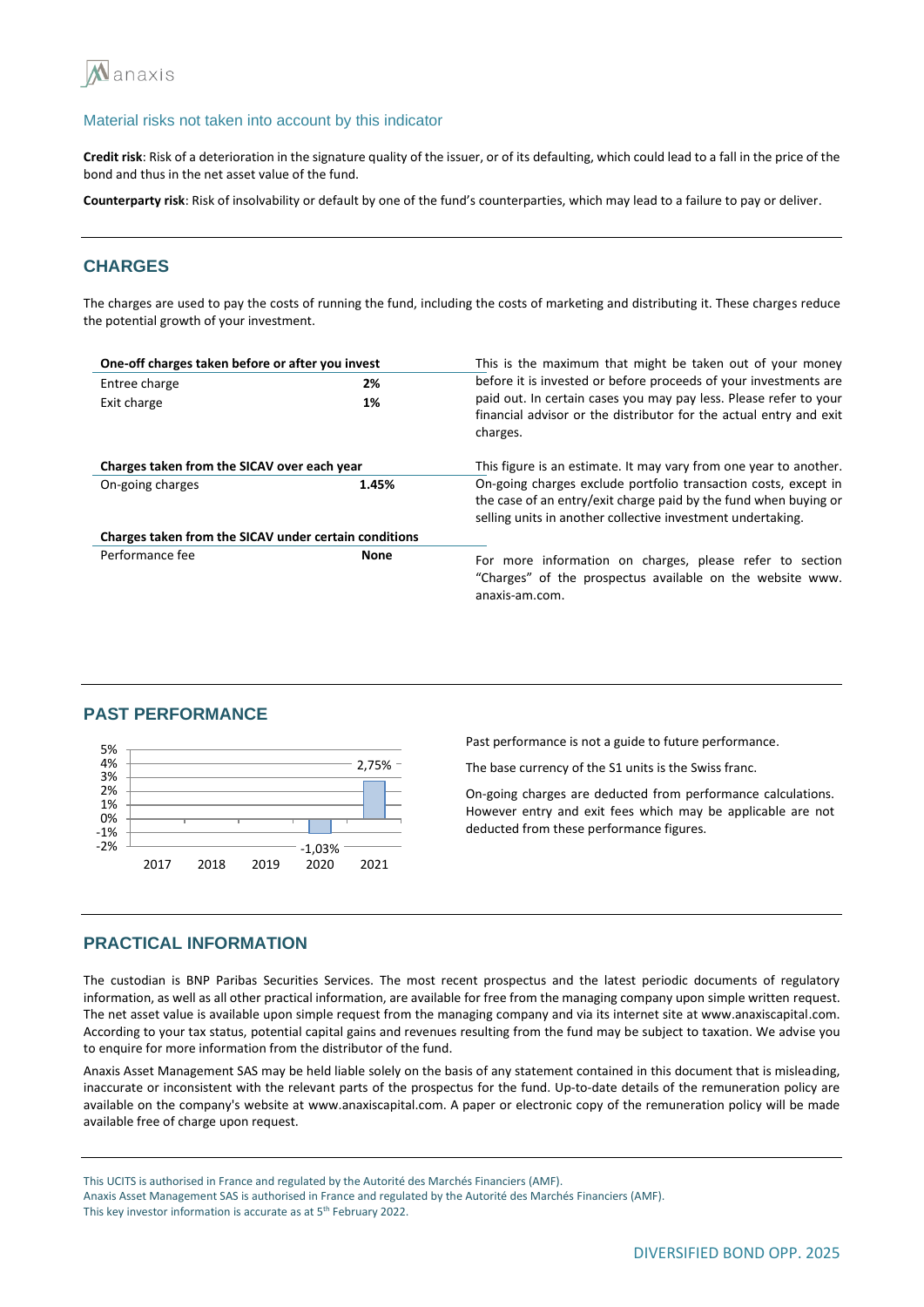

## DIVERSIFIED BOND OPP. 2025

For an investment in euro – I1 Unit – ISIN FR0013330750

ANAXIS ASSET MANAGEMENT

## **OBJECTIVES AND INVESTMENT POLICY**

**Objective**. The objective of this category of units is to achieve, at maturity of 31<sup>st</sup> December 2025, an annualised performance of 3.5%. The investment objective takes into account the ongoing costs, the estimate of the risk of default, and the cost of hedging. This objective is based on the realisation of market assumptions laid down by the Management Company. It does not constitute the promise of a return or performance and does not include all cases of default.

**Sustainable investment objective**. The investment management activity aims to contribute significantly to the objectives of the Paris Agreement by reducing the carbon intensity in the fund portfolio companies by 7.5% per year compared to a reference level measured at the end of 2018.

**Strategy**. The objective should be achieved through active and discretionary management mainly using corporate bonds.

The fund invests mainly in high yield bonds, or securities of a similar quality as estimated by the management company. This may lead to a potentially higher credit risk. The portfolio is comprised, in whole or in part, of euro-denominated securities. The other currencies used are fully convertible currencies of developed countries. After hedging, residual currency risk remains below 5%.

The investment strategy is based first and foremost on an extensive fundamental analysis of issuers and on the construction of a diversified allocation based on the selection of individual bonds each for their own merits.

The fund may carry out investments in the form of deposits with one or more credit institutions, within the limit of 50% of its assets. The portfolio's bond sensitivity may vary between 0 and 7. It tends to decrease as the fund maturity approaches.

At the latest on 31st December 2025 the fund will be managed as a money-market product with reference to average money-market rates. Subject to agreement by the AMF the fund shall then elect a new investment strategy, enter into liquidation or merge with another fund. **Sustainability factors**. First, a sector exclusion policy enables the fund to exclude the following activities: fossil energy, nuclear, plastic packaging, fertilisers and pesticides, weapons, tobacco, nontherapeutic GMOs.

Second, issuers are assigned scores for environment, social issues and governance. Environmental criteria include being committed to a credible emissions reduction policy on a best-efforts basis. In addition, selecting issuers involves focusing specifically on the preservation of aquatic environments and water resources. Social criteria include not maintaining links with authoritarian regimes, not being involved in controversies as well as complying with the principles of the UN Global Compact. Regarding governance, the approach takes the creditor's perspective. Criteria such as financial transparency or legitimacy of intragroup relationships are important. The analysis covers 90% of the portfolio and excludes at least one issuer in five.

The main methodological limitations of the approach involve data availability and data quality, the use of assumptions and forecasts, and the uncertainty surrounding the companies' behaviour and the fulfilment of commitments made.

**Subscriptions and redemptions**. The net asset value is daily. Subscription and redemption orders are received and centralised at the latest by 12am (Paris time) at BNP Paribas Securities Services and executed on the basis of net asset value on the following day, consequently at an unknown price.

**Distribution policy**. Accumulation.

**Recommended horizon**. This UCITS may not be suitable for investors who plan to withdraw their investment before the maturity date of 31st December 2025.

## **RISK AND REWARD PROFILE**

| Lower risk                     |   |   |  | <b>Higher risk</b> |   |                                 |  |
|--------------------------------|---|---|--|--------------------|---|---------------------------------|--|
| <b>Typically lower rewards</b> |   |   |  |                    |   | <b>Typically higher rewards</b> |  |
|                                | 2 | 3 |  | 5                  | 6 |                                 |  |

#### Clarification on the profile

The invested capital is not guaranteed. This intermediate risk level may be explained by investments in corporate bonds of various credit ratings, and by the fund's exposure to changes in interest rates.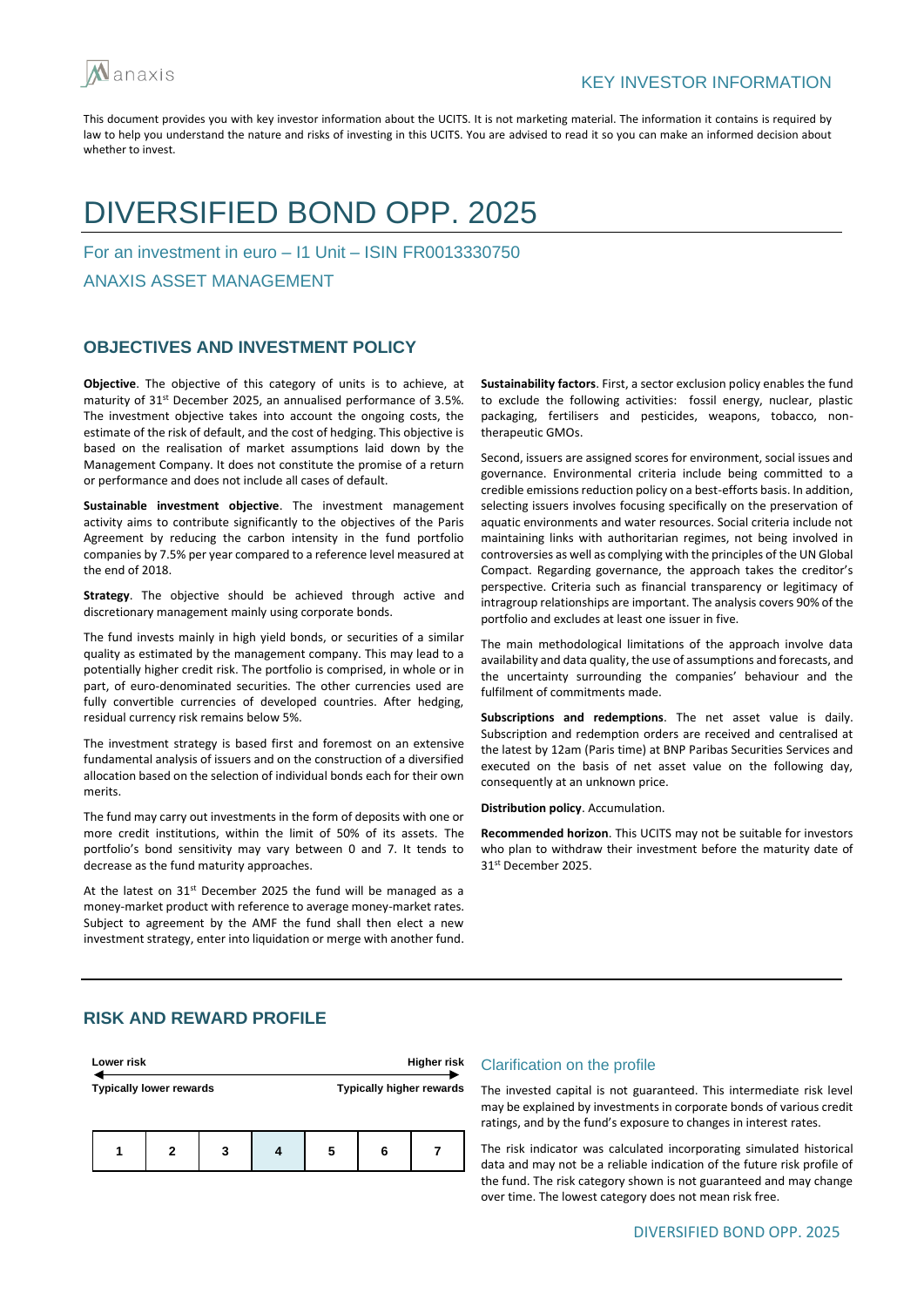

**Credit risk**: Risk of a deterioration in the signature quality of the issuer, or of its defaulting, which could lead to a fall in the price of the bond and thus in the net asset value of the fund.

**Counterparty risk**: Risk of insolvability or default by one of the fund's counterparties, which may lead to a failure to pay or deliver.

## **CHARGES**

The charges are used to pay the costs of running the fund, including the costs of marketing and distributing it. These charges reduce the potential growth of your investment.

| One-off charges taken before or after you invest      |             | This is the maximum that might be taken out of your money                                                                                                                                          |  |  |
|-------------------------------------------------------|-------------|----------------------------------------------------------------------------------------------------------------------------------------------------------------------------------------------------|--|--|
| Entree charge                                         | 2%          | before it is invested or before proceeds of your investments are                                                                                                                                   |  |  |
| Exit charge                                           | 1%          | paid out. In certain cases you may pay less. Please refer to your<br>financial advisor or the distributor for the actual entry and exit<br>charges.                                                |  |  |
| Charges taken from the SICAV over each year           |             | This figure is an estimate. It may vary from one year to another.                                                                                                                                  |  |  |
| On-going charges                                      | 0.95%       | On-going charges exclude portfolio transaction costs, except in<br>the case of an entry/exit charge paid by the fund when buying or<br>selling units in another collective investment undertaking. |  |  |
| Charges taken from the SICAV under certain conditions |             |                                                                                                                                                                                                    |  |  |
| Performance fee                                       | <b>None</b> | For more information on charges, please refer to section<br>"Charges" of the prospectus available on the website www.<br>anaxis-am.com.                                                            |  |  |

## **PAST PERFORMANCE**



Past performance is not a guide to future performance.

The base currency of the I1 units is the euro.

On-going charges are deducted from performance calculations. However entry and exit fees which may be applicable are not deducted from these performance figures.

#### **PRACTICAL INFORMATION**

The custodian is BNP Paribas Securities Services. The most recent prospectus and the latest periodic documents of regulatory information, as well as all other practical information, are available for free from the managing company upon simple written request. The net asset value is available upon simple request from the managing company and via its internet site at www.anaxiscapital.com. According to your tax status, potential capital gains and revenues resulting from the fund may be subject to taxation. We advise you to enquire for more information from the distributor of the fund.

Anaxis Asset Management SAS may be held liable solely on the basis of any statement contained in this document that is misleading, inaccurate or inconsistent with the relevant parts of the prospectus for the fund. Up-to-date details of the remuneration policy are available on the company's website at www.anaxiscapital.com. A paper or electronic copy of the remuneration policy will be made available free of charge upon request.

This UCITS is authorised in France and regulated by the Autorité des Marchés Financiers (AMF).

Anaxis Asset Management SAS is authorised in France and regulated by the Autorité des Marchés Financiers (AMF). This key investor information is accurate as at 5<sup>th</sup> February 2022.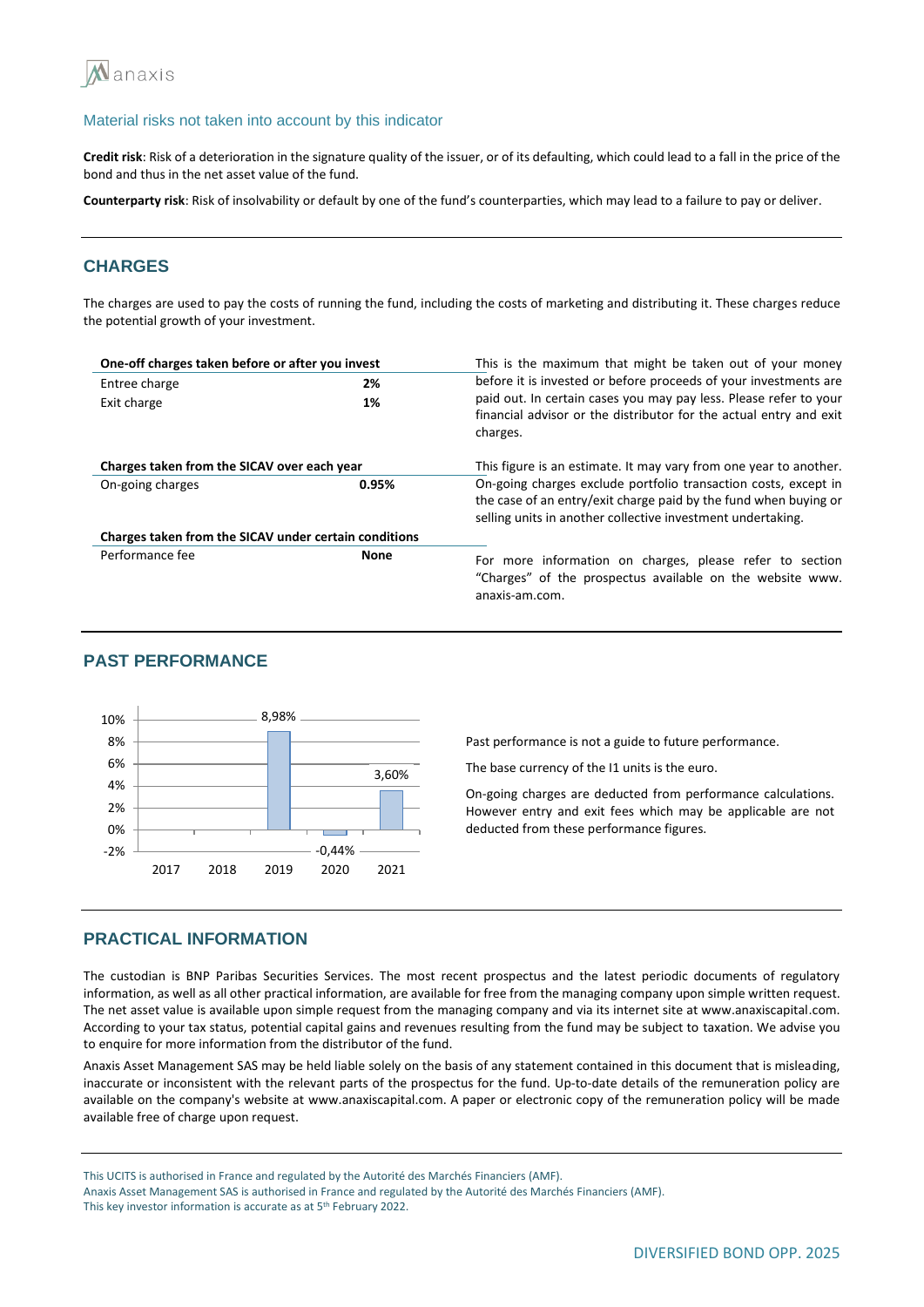

## DIVERSIFIED BOND OPP. 2025

For an investment in euro – I2 Unit – ISIN FR0013330768

ANAXIS ASSET MANAGEMENT

## **OBJECTIVES AND INVESTMENT POLICY**

**Objective**. The objective of this category of units is to achieve, at maturity of 31<sup>st</sup> December 2025, an annualised performance of 3.5%. The investment objective takes into account the ongoing costs, the estimate of the risk of default, and the cost of hedging. This objective is based on the realisation of market assumptions laid down by the Management Company. It does not constitute the promise of a return or performance and does not include all cases of default.

**Sustainable investment objective**. The investment management activity aims to contribute significantly to the objectives of the Paris Agreement by reducing the carbon intensity in the fund portfolio companies by 7.5% per year compared to a reference level measured at the end of 2018.

**Strategy**. The objective should be achieved through active and discretionary management mainly using corporate bonds.

The fund invests mainly in high yield bonds, or securities of a similar quality as estimated by the management company. This may lead to a potentially higher credit risk. The portfolio is comprised, in whole or in part, of euro-denominated securities. The other currencies used are fully convertible currencies of developed countries. After hedging, residual currency risk remains below 5%.

The investment strategy is based first and foremost on an extensive fundamental analysis of issuers and on the construction of a diversified allocation based on the selection of individual bonds each for their own merits.

The fund may carry out investments in the form of deposits with one or more credit institutions, within the limit of 50% of its assets. The portfolio's bond sensitivity may vary between 0 and 7. It tends to decrease as the fund maturity approaches.

At the latest on 31st December 2025 the fund will be managed as a money-market product with reference to average money-market rates. Subject to agreement by the AMF the fund shall then elect a new investment strategy, enter into liquidation or merge with another fund. **Sustainability factors**. First, a sector exclusion policy enables the fund to exclude the following activities: fossil energy, nuclear, plastic packaging, fertilisers and pesticides, weapons, tobacco, nontherapeutic GMOs.

Second, issuers are assigned scores for environment, social issues and governance. Environmental criteria include being committed to a credible emissions reduction policy on a best-efforts basis. In addition, selecting issuers involves focusing specifically on the preservation of aquatic environments and water resources. Social criteria include not maintaining links with authoritarian regimes, not being involved in controversies as well as complying with the principles of the UN Global Compact. Regarding governance, the approach takes the creditor's perspective. Criteria such as financial transparency or legitimacy of intragroup relationships are important. The analysis covers 90% of the portfolio and excludes at least one issuer in five.

The main methodological limitations of the approach involve data availability and data quality, the use of assumptions and forecasts, and the uncertainty surrounding the companies' behaviour and the fulfilment of commitments made.

**Subscriptions and redemptions**. The net asset value is daily. Subscription and redemption orders are received and centralised at the latest by 12am (Paris time) at BNP Paribas Securities Services and executed on the basis of net asset value on the following day, consequently at an unknown price.

**Distribution policy**. Accumulation and/or distribution.

**Recommended horizon**. This UCITS may not be suitable for investors who plan to withdraw their investment before the maturity date of 31st December 2025.

## **RISK AND REWARD PROFILE**

| Lower risk                     |   |   | <b>Higher risk</b> |   |                          |
|--------------------------------|---|---|--------------------|---|--------------------------|
| <b>Typically lower rewards</b> |   |   |                    |   | Typically higher rewards |
|                                | 2 | 3 | 5                  | 6 |                          |

#### Clarification on the profile

The invested capital is not guaranteed. This intermediate risk level may be explained by investments in corporate bonds of various credit ratings, and by the fund's exposure to changes in interest rates.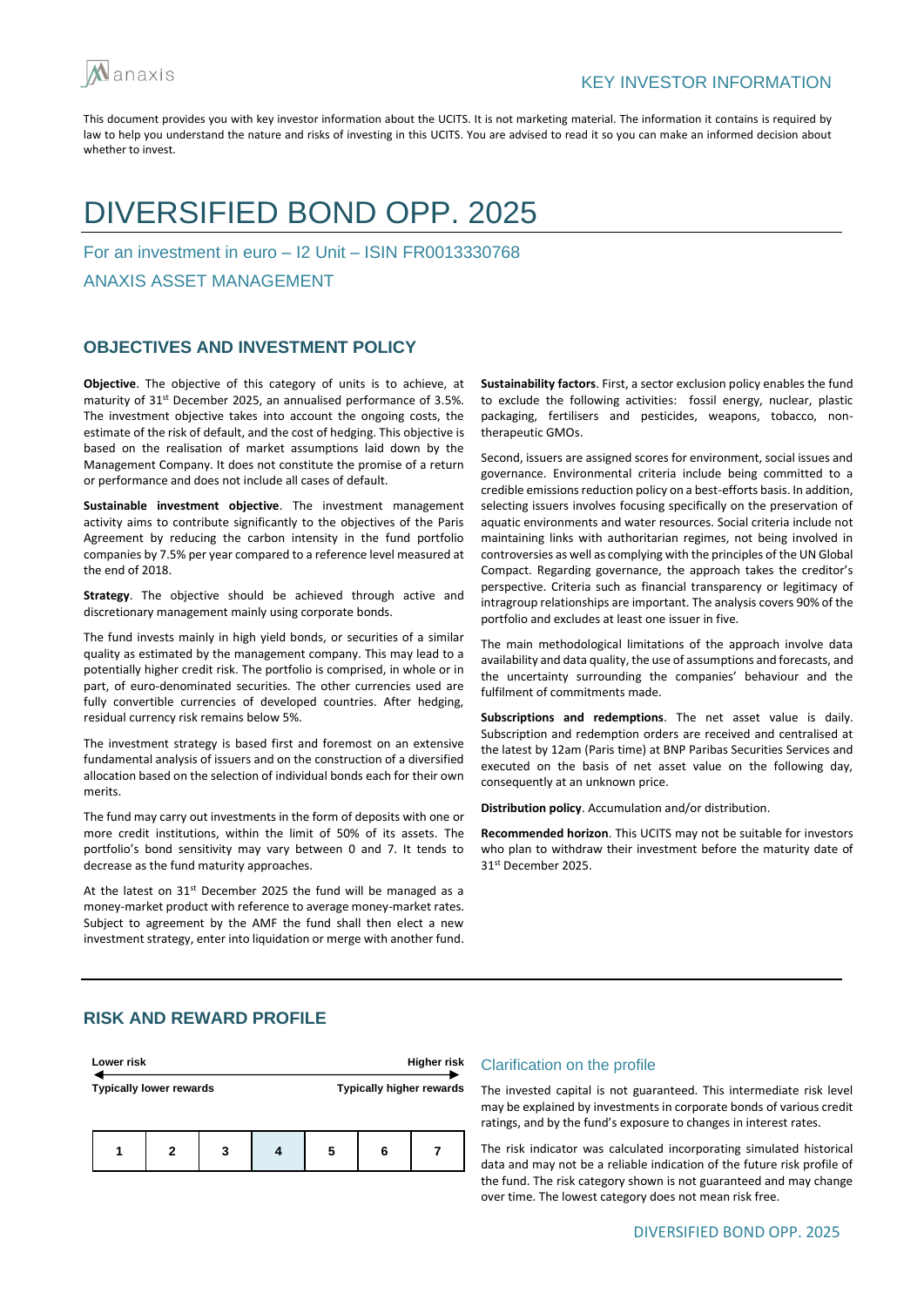

**Credit risk**: Risk of a deterioration in the signature quality of the issuer, or of its defaulting, which could lead to a fall in the price of the bond and thus in the net asset value of the fund.

**Counterparty risk**: Risk of insolvability or default by one of the fund's counterparties, which may lead to a failure to pay or deliver.

## **CHARGES**

The charges are used to pay the costs of running the fund, including the costs of marketing and distributing it. These charges reduce the potential growth of your investment.

| One-off charges taken before or after you invest      |             | This is the maximum that might be taken out of your money                                                                                                                                          |  |  |
|-------------------------------------------------------|-------------|----------------------------------------------------------------------------------------------------------------------------------------------------------------------------------------------------|--|--|
| Entree charge                                         | 2%          | before it is invested or before proceeds of your investments are                                                                                                                                   |  |  |
| Exit charge                                           | 1%          | paid out. In certain cases you may pay less. Please refer to your<br>financial advisor or the distributor for the actual entry and exit<br>charges.                                                |  |  |
| Charges taken from the SICAV over each year           |             | This figure is an estimate. It may vary from one year to another.                                                                                                                                  |  |  |
| On-going charges                                      | 0.95%       | On-going charges exclude portfolio transaction costs, except in<br>the case of an entry/exit charge paid by the fund when buying or<br>selling units in another collective investment undertaking. |  |  |
| Charges taken from the SICAV under certain conditions |             |                                                                                                                                                                                                    |  |  |
| Performance fee                                       | <b>None</b> | For more information on charges, please refer to section<br>"Charges" of the prospectus available on the website www.<br>anaxis-am.com.                                                            |  |  |

## **PAST PERFORMANCE**

*Failing sufficient regulatory historical data, past performance cannot be published*

Past performance is not a guide to future performance.

The base currency of the I2 units is the euro.

On-going charges are deducted from performance calculations. However entry and exit fees which may be applicable are not deducted from these performance figures.

## **PRACTICAL INFORMATION**

The custodian is BNP Paribas Securities Services. The most recent prospectus and the latest periodic documents of regulatory information, as well as all other practical information, are available for free from the managing company upon simple written request. The net asset value is available upon simple request from the managing company and via its internet site at www.anaxiscapital.com. According to your tax status, potential capital gains and revenues resulting from the fund may be subject to taxation. We advise you to enquire for more information from the distributor of the fund.

Anaxis Asset Management SAS may be held liable solely on the basis of any statement contained in this document that is misleading, inaccurate or inconsistent with the relevant parts of the prospectus for the fund. Up-to-date details of the remuneration policy are available on the company's website at www.anaxiscapital.com. A paper or electronic copy of the remuneration policy will be made available free of charge upon request.

This UCITS is authorised in France and regulated by the Autorité des Marchés Financiers (AMF).

Anaxis Asset Management SAS is authorised in France and regulated by the Autorité des Marchés Financiers (AMF).

This key investor information is accurate as at 5<sup>th</sup> February 2022.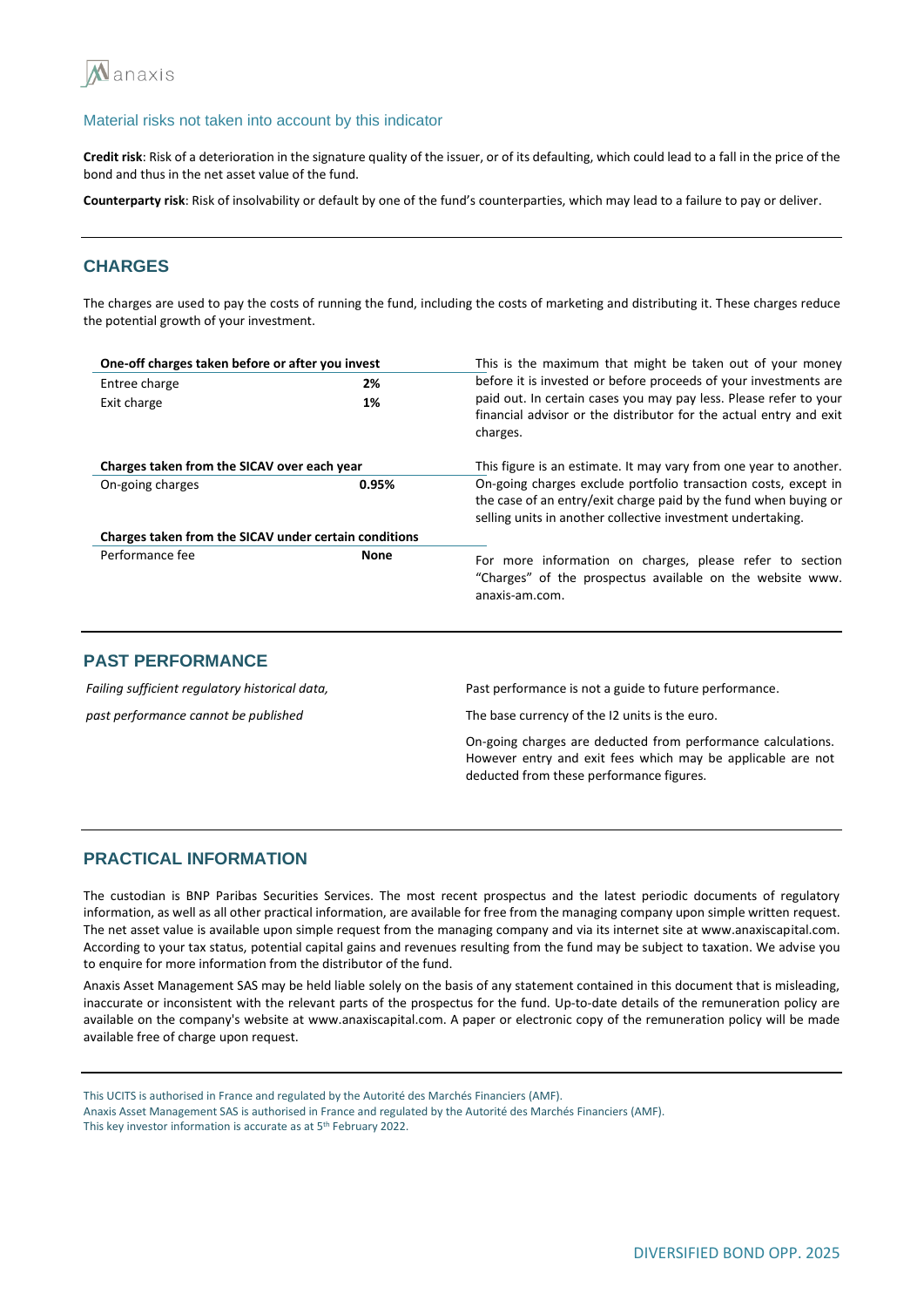

## DIVERSIFIED BOND OPP. 2025

For an investment in US dollar – J1 Unit – ISIN FR0013330776

ANAXIS ASSET MANAGEMENT

## **OBJECTIVES AND INVESTMENT POLICY**

**Objective**. The objective of this category of units is to achieve, at maturity of 31<sup>st</sup> December 2025, an annualised performance of 6.0%. The investment objective takes into account the ongoing costs, the estimate of the risk of default, and the cost of hedging. This objective is based on the realisation of market assumptions laid down by the Management Company. It does not constitute the promise of a return or performance and does not include all cases of default.

**Sustainable investment objective**. The investment management activity aims to contribute significantly to the objectives of the Paris Agreement by reducing the carbon intensity in the fund portfolio companies by 7.5% per year compared to a reference level measured at the end of 2018.

**Strategy**. The objective should be achieved through active and discretionary management mainly using corporate bonds.

The fund invests mainly in high yield bonds, or securities of a similar quality as estimated by the management company. This may lead to a potentially higher credit risk. The portfolio is comprised, in whole or in part, of euro-denominated securities. The other currencies used are fully convertible currencies of developed countries. After hedging, residual currency risk remains below 5%.

The investment strategy is based first and foremost on an extensive fundamental analysis of issuers and on the construction of a diversified allocation based on the selection of individual bonds each for their own merits.

The fund may carry out investments in the form of deposits with one or more credit institutions, within the limit of 50% of its assets. The portfolio's bond sensitivity may vary between 0 and 7. It tends to decrease as the fund maturity approaches.

At the latest on 31st December 2025 the fund will be managed as a money-market product with reference to average money-market rates. Subject to agreement by the AMF the fund shall then elect a new investment strategy, enter into liquidation or merge with another fund. **Sustainability factors**. First, a sector exclusion policy enables the fund to exclude the following activities: fossil energy, nuclear, plastic packaging, fertilisers and pesticides, weapons, tobacco, nontherapeutic GMOs.

Second, issuers are assigned scores for environment, social issues and governance. Environmental criteria include being committed to a credible emissions reduction policy on a best-efforts basis. In addition, selecting issuers involves focusing specifically on the preservation of aquatic environments and water resources. Social criteria include not maintaining links with authoritarian regimes, not being involved in controversies as well as complying with the principles of the UN Global Compact. Regarding governance, the approach takes the creditor's perspective. Criteria such as financial transparency or legitimacy of intragroup relationships are important. The analysis covers 90% of the portfolio and excludes at least one issuer in five.

The main methodological limitations of the approach involve data availability and data quality, the use of assumptions and forecasts, and the uncertainty surrounding the companies' behaviour and the fulfilment of commitments made.

**Subscriptions and redemptions**. The net asset value is daily. Subscription and redemption orders are received and centralised at the latest by 12am (Paris time) at BNP Paribas Securities Services and executed on the basis of net asset value on the following day, consequently at an unknown price.

**Distribution policy**. Accumulation.

**Recommended horizon**. This UCITS may not be suitable for investors who plan to withdraw their investment before the maturity date of 31st December 2025.

## **RISK AND REWARD PROFILE**

| Lower risk                     |   |   |  | <b>Higher risk</b> |                                 |  |  |
|--------------------------------|---|---|--|--------------------|---------------------------------|--|--|
| <b>Typically lower rewards</b> |   |   |  |                    | <b>Typically higher rewards</b> |  |  |
|                                | 2 | 3 |  | 5                  | 6                               |  |  |

#### Clarification on the profile

The invested capital is not guaranteed. This intermediate risk level may be explained by investments in corporate bonds of various credit ratings, and by the fund's exposure to changes in interest rates.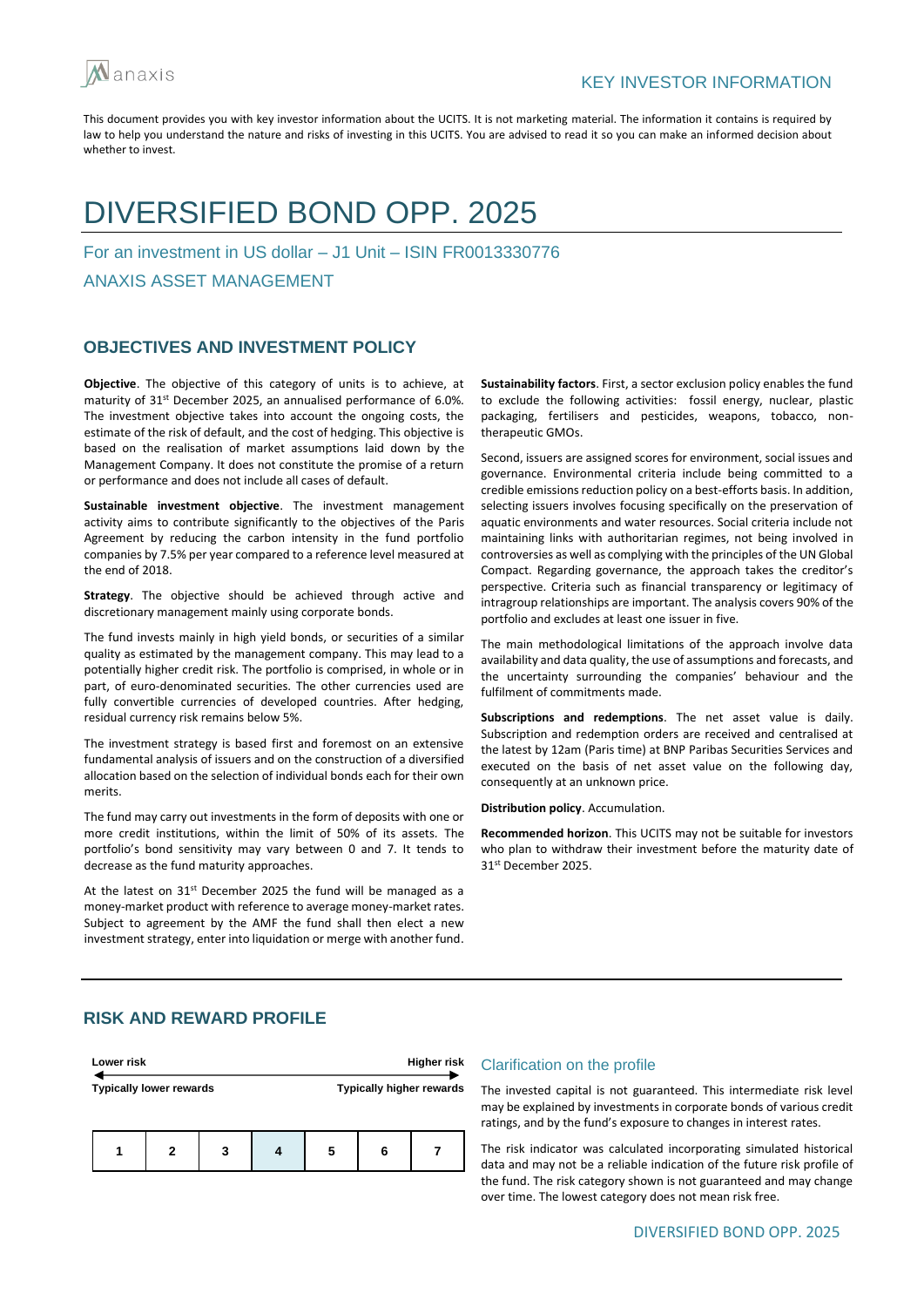

**Credit risk**: Risk of a deterioration in the signature quality of the issuer, or of its defaulting, which could lead to a fall in the price of the bond and thus in the net asset value of the fund.

**Counterparty risk**: Risk of insolvability or default by one of the fund's counterparties, which may lead to a failure to pay or deliver.

## **CHARGES**

The charges are used to pay the costs of running the fund, including the costs of marketing and distributing it. These charges reduce the potential growth of your investment.

| One-off charges taken before or after you invest      |             | This is the maximum that might be taken out of your money                                                                                                                                          |  |  |
|-------------------------------------------------------|-------------|----------------------------------------------------------------------------------------------------------------------------------------------------------------------------------------------------|--|--|
| Entree charge<br>2%                                   |             | before it is invested or before proceeds of your investments are                                                                                                                                   |  |  |
| Exit charge                                           | 1%          | paid out. In certain cases you may pay less. Please refer to your<br>financial advisor or the distributor for the actual entry and exit<br>charges.                                                |  |  |
| Charges taken from the SICAV over each year           |             | This figure is an estimate. It may vary from one year to another.                                                                                                                                  |  |  |
| On-going charges                                      | 0.95%       | On-going charges exclude portfolio transaction costs, except in<br>the case of an entry/exit charge paid by the fund when buying or<br>selling units in another collective investment undertaking. |  |  |
| Charges taken from the SICAV under certain conditions |             |                                                                                                                                                                                                    |  |  |
| Performance fee                                       | <b>None</b> | For more information on charges, please refer to section<br>"Charges" of the prospectus available on the website www.<br>anaxis-am.com.                                                            |  |  |

#### **PAST PERFORMANCE**



Past performance is not a guide to future performance.

The base currency of the J1 units is the US dollar.

On-going charges are deducted from performance calculations. However entry and exit fees which may be applicable are not deducted from these performance figures.

## **PRACTICAL INFORMATION**

The custodian is BNP Paribas Securities Services. The most recent prospectus and the latest periodic documents of regulatory information, as well as all other practical information, are available for free from the managing company upon simple written request. The net asset value is available upon simple request from the managing company and via its internet site at www.anaxiscapital.com. According to your tax status, potential capital gains and revenues resulting from the fund may be subject to taxation. We advise you to enquire for more information from the distributor of the fund.

Anaxis Asset Management SAS may be held liable solely on the basis of any statement contained in this document that is misleading, inaccurate or inconsistent with the relevant parts of the prospectus for the fund. Up-to-date details of the remuneration policy are available on the company's website at www.anaxiscapital.com. A paper or electronic copy of the remuneration policy will be made available free of charge upon request.

This UCITS is authorised in France and regulated by the Autorité des Marchés Financiers (AMF).

Anaxis Asset Management SAS is authorised in France and regulated by the Autorité des Marchés Financiers (AMF). This key investor information is accurate as at 5<sup>th</sup> February 2022.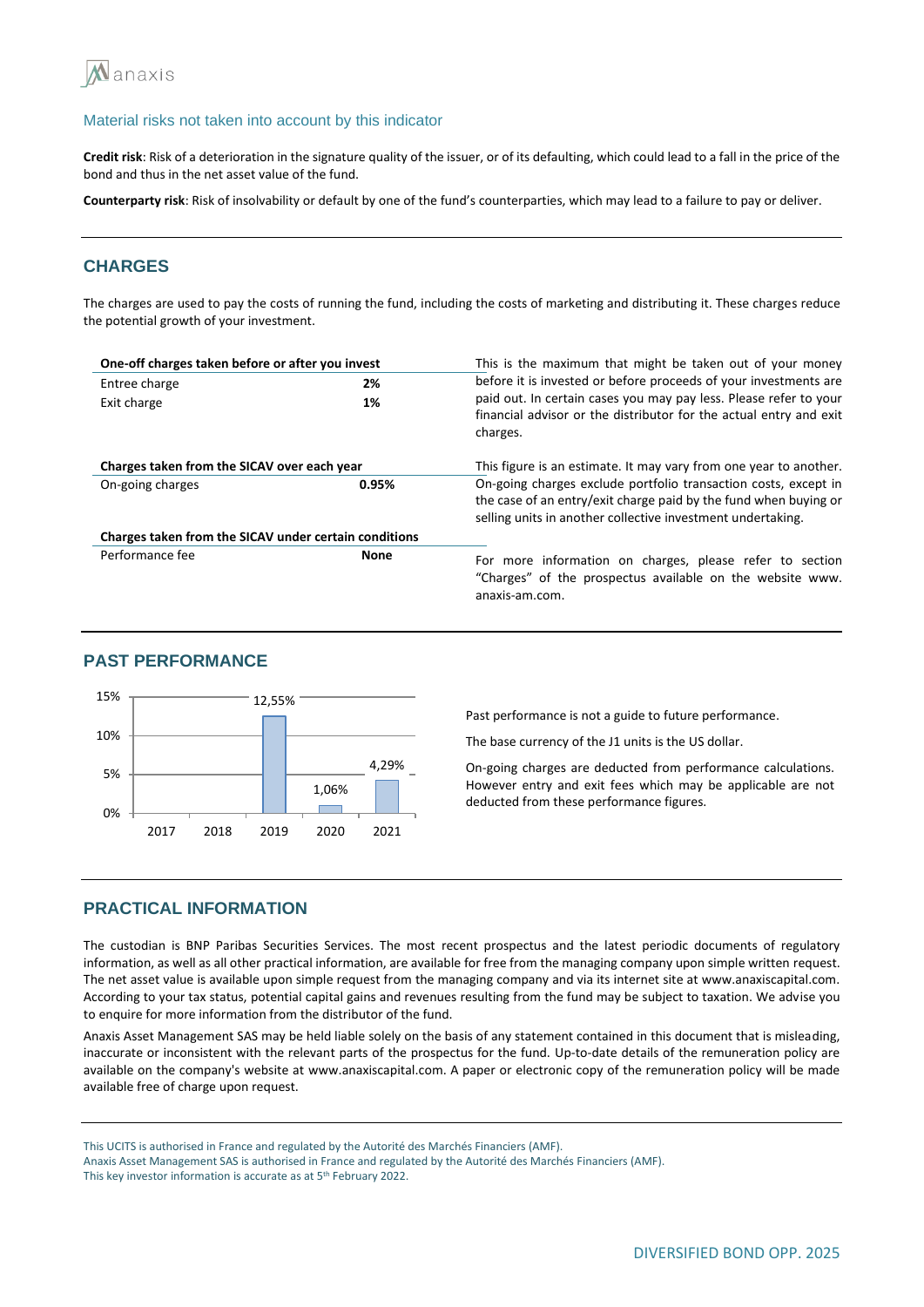

## DIVERSIFIED BOND OPP. 2025

For an investment in US dollar – J2 Unit – ISIN FR0014005ZN3

ANAXIS ASSET MANAGEMENT

## **OBJECTIVES AND INVESTMENT POLICY**

**Objective**. The objective of this category of units is to achieve, at maturity of 31<sup>st</sup> December 2025, an annualised performance of 6.0%. The investment objective takes into account the ongoing costs, the estimate of the risk of default, and the cost of hedging. This objective is based on the realisation of market assumptions laid down by the Management Company. It does not constitute the promise of a return or performance and does not include all cases of default.

**Sustainable investment objective**. The investment management activity aims to contribute significantly to the objectives of the Paris Agreement by reducing the carbon intensity in the fund portfolio companies by 7.5% per year compared to a reference level measured at the end of 2018.

**Strategy**. The objective should be achieved through active and discretionary management mainly using corporate bonds.

The fund invests mainly in high yield bonds, or securities of a similar quality as estimated by the management company. This may lead to a potentially higher credit risk. The portfolio is comprised, in whole or in part, of euro-denominated securities. The other currencies used are fully convertible currencies of developed countries. After hedging, residual currency risk remains below 5%.

The investment strategy is based first and foremost on an extensive fundamental analysis of issuers and on the construction of a diversified allocation based on the selection of individual bonds each for their own merits.

The fund may carry out investments in the form of deposits with one or more credit institutions, within the limit of 50% of its assets. The portfolio's bond sensitivity may vary between 0 and 7. It tends to decrease as the fund maturity approaches.

At the latest on 31st December 2025 the fund will be managed as a money-market product with reference to average money-market rates. Subject to agreement by the AMF the fund shall then elect a new investment strategy, enter into liquidation or merge with another fund. **Sustainability factors**. First, a sector exclusion policy enables the fund to exclude the following activities: fossil energy, nuclear, plastic packaging, fertilisers and pesticides, weapons, tobacco, nontherapeutic GMOs.

Second, issuers are assigned scores for environment, social issues and governance. Environmental criteria include being committed to a credible emissions reduction policy on a best-efforts basis. In addition, selecting issuers involves focusing specifically on the preservation of aquatic environments and water resources. Social criteria include not maintaining links with authoritarian regimes, not being involved in controversies as well as complying with the principles of the UN Global Compact. Regarding governance, the approach takes the creditor's perspective. Criteria such as financial transparency or legitimacy of intragroup relationships are important. The analysis covers 90% of the portfolio and excludes at least one issuer in five.

The main methodological limitations of the approach involve data availability and data quality, the use of assumptions and forecasts, and the uncertainty surrounding the companies' behaviour and the fulfilment of commitments made.

**Subscriptions and redemptions**. The net asset value is daily. Subscription and redemption orders are received and centralised at the latest by 12am (Paris time) at BNP Paribas Securities Services and executed on the basis of net asset value on the following day, consequently at an unknown price.

**Distribution policy**. Accumulation and/or distribution.

**Recommended horizon**. This UCITS may not be suitable for investors who plan to withdraw their investment before the maturity date of 31st December 2025.

## **RISK AND REWARD PROFILE**

| Lower risk                     |   |   |  | Higher risk                     |   |  |  |
|--------------------------------|---|---|--|---------------------------------|---|--|--|
| <b>Typically lower rewards</b> |   |   |  | <b>Typically higher rewards</b> |   |  |  |
|                                | 2 | 3 |  | 5                               | 6 |  |  |

#### Clarification on the profile

The invested capital is not guaranteed. This intermediate risk level may be explained by investments in corporate bonds of various credit ratings, and by the fund's exposure to changes in interest rates.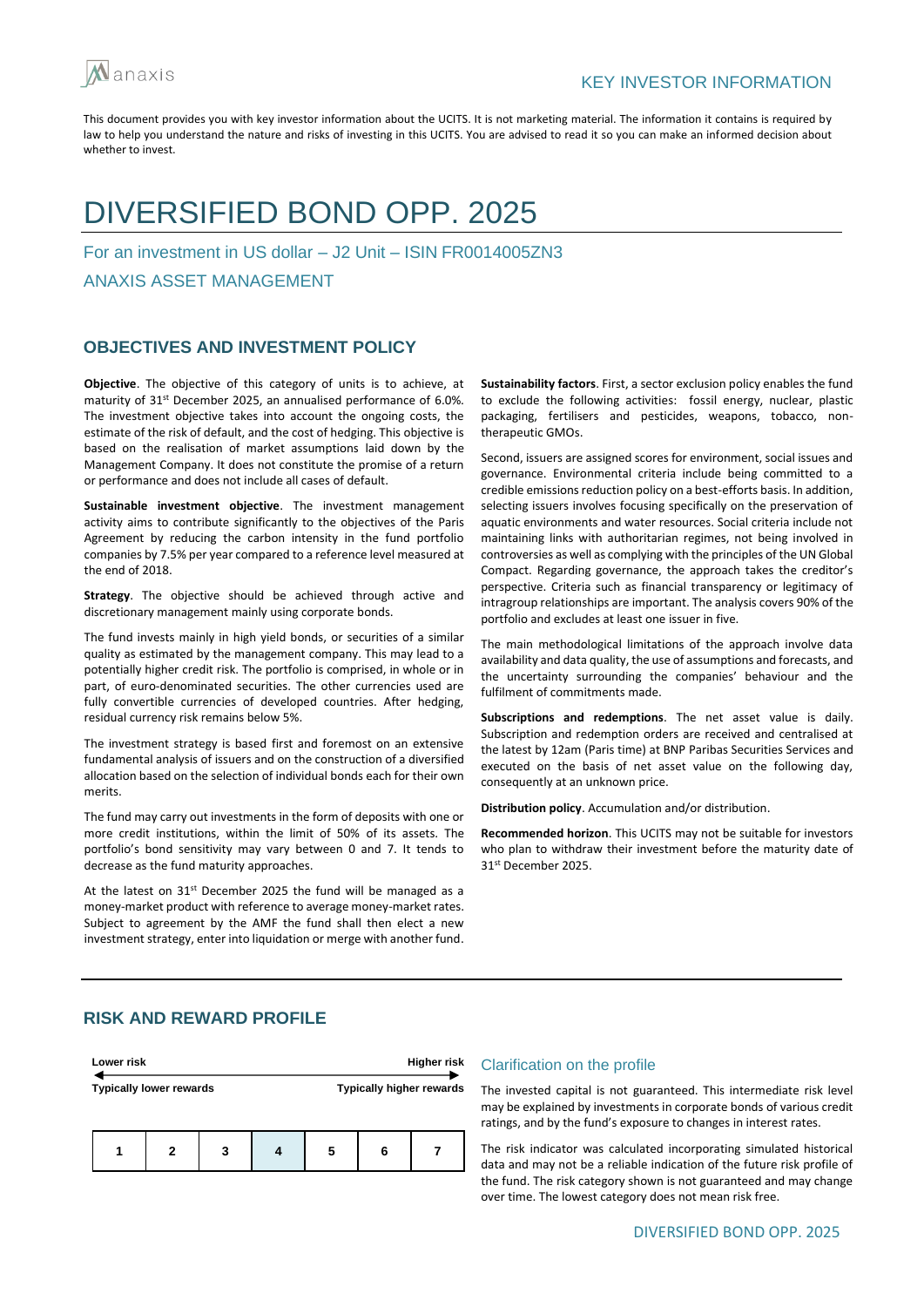

**Credit risk**: Risk of a deterioration in the signature quality of the issuer, or of its defaulting, which could lead to a fall in the price of the bond and thus in the net asset value of the fund.

**Counterparty risk**: Risk of insolvability or default by one of the fund's counterparties, which may lead to a failure to pay or deliver.

## **CHARGES**

The charges are used to pay the costs of running the fund, including the costs of marketing and distributing it. These charges reduce the potential growth of your investment.

| One-off charges taken before or after you invest      |             | This is the maximum that might be taken out of your money                                                                                                                                          |  |  |  |
|-------------------------------------------------------|-------------|----------------------------------------------------------------------------------------------------------------------------------------------------------------------------------------------------|--|--|--|
| 2%<br>Entree charge                                   |             | before it is invested or before proceeds of your investments are                                                                                                                                   |  |  |  |
| Exit charge                                           | 1%          | paid out. In certain cases you may pay less. Please refer to your<br>financial advisor or the distributor for the actual entry and exit<br>charges.                                                |  |  |  |
| Charges taken from the SICAV over each year           |             | This figure is an estimate. It may vary from one year to another.                                                                                                                                  |  |  |  |
| On-going charges                                      | 0.95%       | On-going charges exclude portfolio transaction costs, except in<br>the case of an entry/exit charge paid by the fund when buying or<br>selling units in another collective investment undertaking. |  |  |  |
| Charges taken from the SICAV under certain conditions |             |                                                                                                                                                                                                    |  |  |  |
| Performance fee                                       | <b>None</b> | For more information on charges, please refer to section<br>"Charges" of the prospectus available on the website www.<br>anaxis-am.com.                                                            |  |  |  |

## **PAST PERFORMANCE**

*Failing sufficient regulatory historical data,* 

*past performance cannot be published* Past performance is not a guide to future performance.

The base currency of the J1 units is the US dollar.

On-going charges are deducted from performance calculations. However entry and exit fees which may be applicable are not deducted from these performance figures.

## **PRACTICAL INFORMATION**

The custodian is BNP Paribas Securities Services. The most recent prospectus and the latest periodic documents of regulatory information, as well as all other practical information, are available for free from the managing company upon simple written request. The net asset value is available upon simple request from the managing company and via its internet site at www.anaxiscapital.com. According to your tax status, potential capital gains and revenues resulting from the fund may be subject to taxation. We advise you to enquire for more information from the distributor of the fund.

Anaxis Asset Management SAS may be held liable solely on the basis of any statement contained in this document that is misleading, inaccurate or inconsistent with the relevant parts of the prospectus for the fund. Up-to-date details of the remuneration policy are available on the company's website at www.anaxiscapital.com. A paper or electronic copy of the remuneration policy will be made available free of charge upon request.

This UCITS is authorised in France and regulated by the Autorité des Marchés Financiers (AMF).

Anaxis Asset Management SAS is authorised in France and regulated by the Autorité des Marchés Financiers (AMF). This key investor information is accurate as at 5<sup>th</sup> February 2022.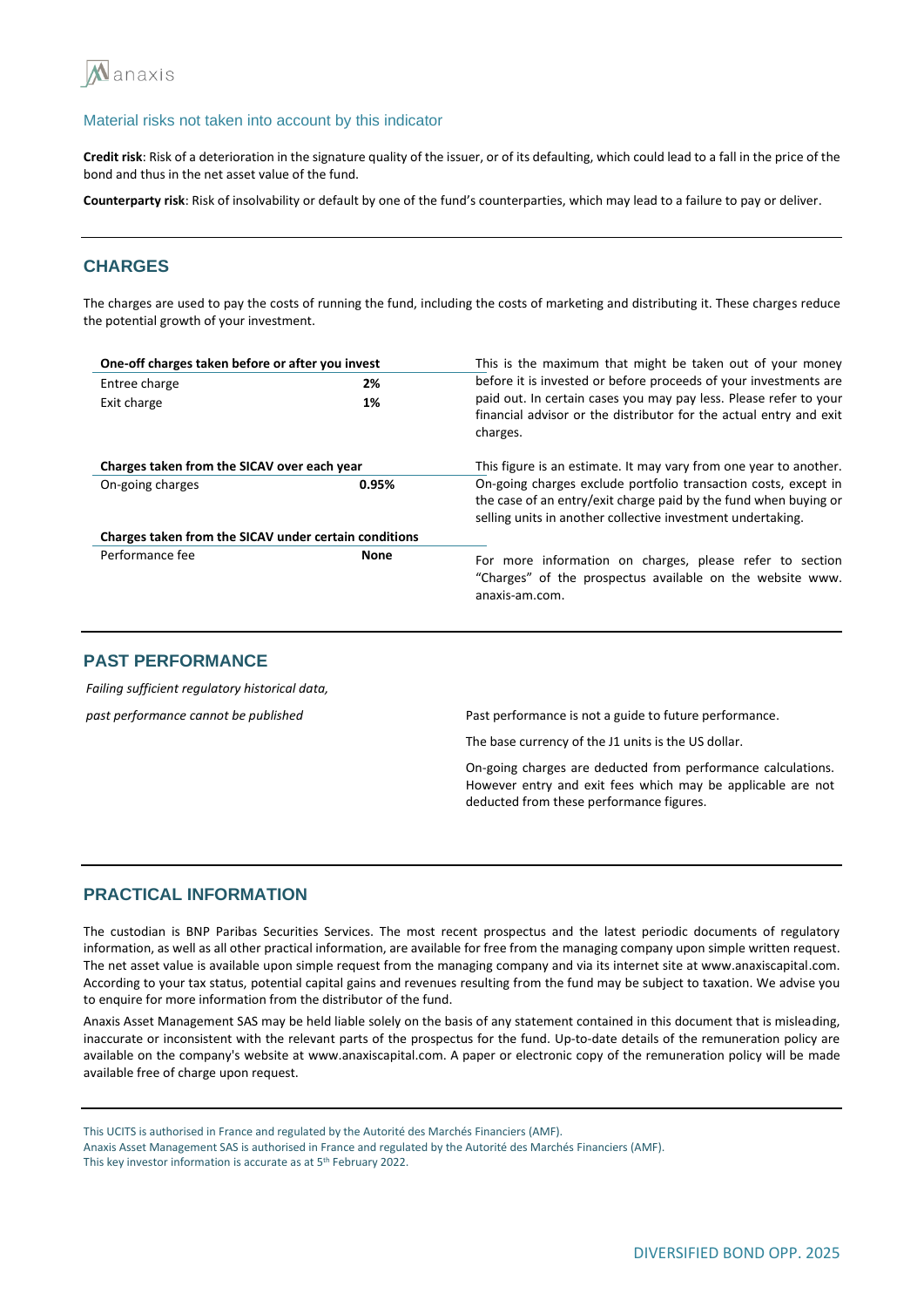

## DIVERSIFIED BOND OPP. 2025

For an investment in Swiss franc – K1 Unit – ISIN FR0013330784

ANAXIS ASSET MANAGEMENT

## **OBJECTIVES AND INVESTMENT POLICY**

**Objective**. The objective of this category of units is to achieve, at maturity of 31st December 2025, an annualised performance of 3.5%. The investment objective takes into account the ongoing costs, the estimate of the risk of default, and the cost of hedging. This objective is based on the realisation of market assumptions laid down by the Management Company. It does not constitute the promise of a return or performance and does not include all cases of default.

**Sustainable investment objective**. The investment management activity aims to contribute significantly to the objectives of the Paris Agreement by reducing the carbon intensity in the fund portfolio companies by 7.5% per year compared to a reference level measured at the end of 2018.

**Strategy**. The objective should be achieved through active and discretionary management mainly using corporate bonds.

The fund invests mainly in high yield bonds, or securities of a similar quality as estimated by the management company. This may lead to a potentially higher credit risk. The portfolio is comprised, in whole or in part, of euro-denominated securities. The other currencies used are fully convertible currencies of developed countries. After hedging, residual currency risk remains below 5%.

The investment strategy is based first and foremost on an extensive fundamental analysis of issuers and on the construction of a diversified allocation based on the selection of individual bonds each for their own merits.

The fund may carry out investments in the form of deposits with one or more credit institutions, within the limit of 50% of its assets. The portfolio's bond sensitivity may vary between 0 and 7. It tends to decrease as the fund maturity approaches.

At the latest on 31<sup>st</sup> December 2025 the fund will be managed as a money-market product with reference to average money-market rates. Subject to agreement by the AMF the fund shall then elect a new investment strategy, enter into liquidation or merge with another fund. **Sustainability factors**. First, a sector exclusion policy enables the fund to exclude the following activities: fossil energy, nuclear, plastic packaging, fertilisers and pesticides, weapons, tobacco, nontherapeutic GMOs.

Second, issuers are assigned scores for environment, social issues and governance. Environmental criteria include being committed to a credible emissions reduction policy on a best-efforts basis. In addition, selecting issuers involves focusing specifically on the preservation of aquatic environments and water resources. Social criteria include not maintaining links with authoritarian regimes, not being involved in controversies as well as complying with the principles of the UN Global Compact. Regarding governance, the approach takes the creditor's perspective. Criteria such as financial transparency or legitimacy of intragroup relationships are important. The analysis covers 90% of the portfolio and excludes at least one issuer in five.

The main methodological limitations of the approach involve data availability and data quality, the use of assumptions and forecasts, and the uncertainty surrounding the companies' behaviour and the fulfilment of commitments made.

**Subscriptions and redemptions**. The net asset value is daily. Subscription and redemption orders are received and centralised at the latest by 12am (Paris time) at BNP Paribas Securities Services and executed on the basis of net asset value on the following day, consequently at an unknown price.

**Distribution policy**. Accumulation.

**Recommended horizon**. This UCITS may not be suitable for investors who plan to withdraw their investment before the maturity date of 31st December 2025.

## **RISK AND REWARD PROFILE**

| Lower risk                     |   |   |  | Higher risk                     |   |  |
|--------------------------------|---|---|--|---------------------------------|---|--|
| <b>Typically lower rewards</b> |   |   |  | <b>Typically higher rewards</b> |   |  |
|                                | 2 | 3 |  | 5                               | 6 |  |

#### Clarification on the profile

The invested capital is not guaranteed. This intermediate risk level may be explained by investments in corporate bonds of various credit ratings, and by the fund's exposure to changes in interest rates.